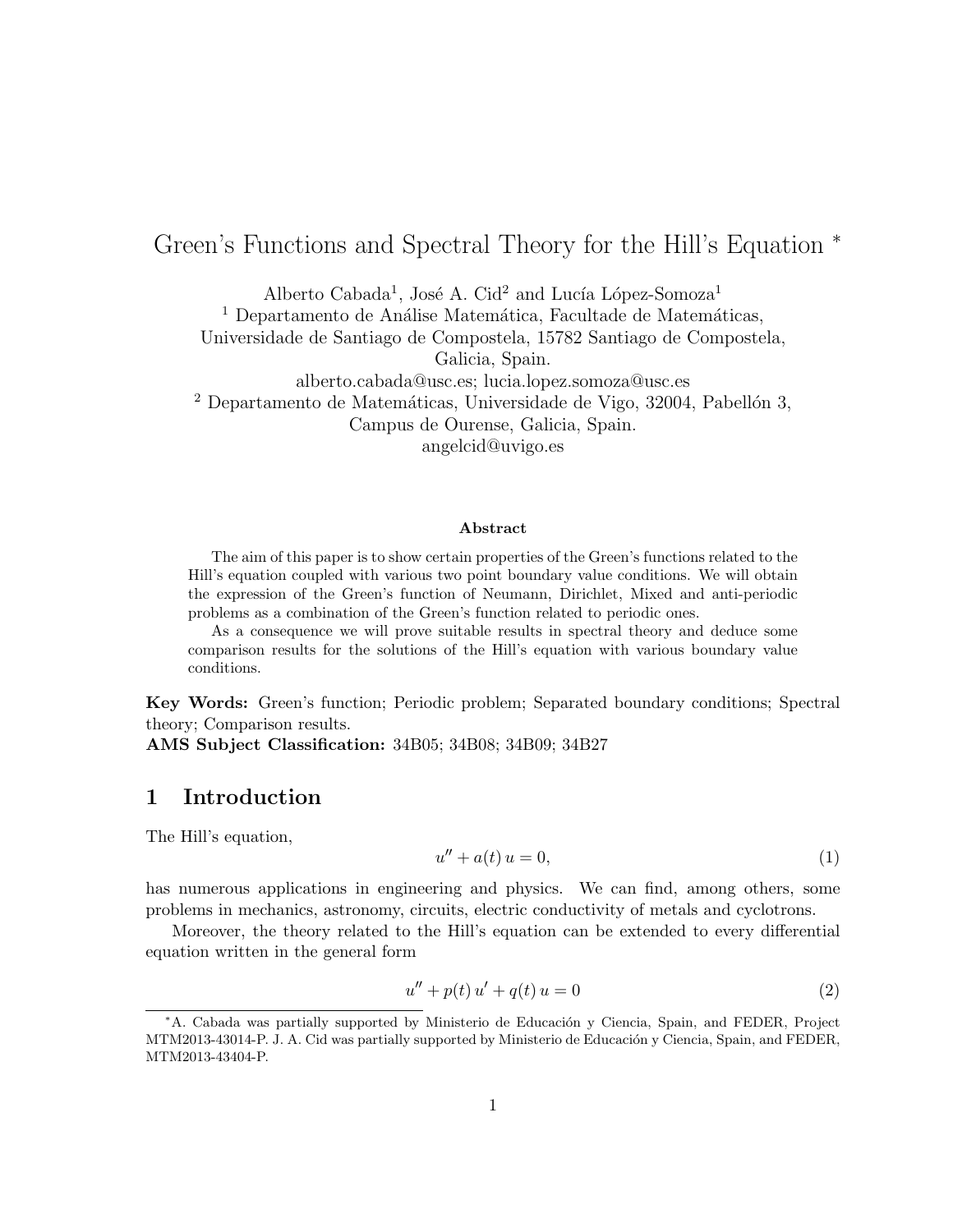such that the coefficients  $p$  and  $q$  have enough regularity. This is due to the fact that, with a suitable change of variable, the previous equation transforms into one of the type of (1) (Details can be seen in [14]).

As a first example let us consider a mass-spring system, that is, a spring with a mass  $m$ hanging from it. Denoting by  $x(t)$  the position of the mass at the instant t, by considering a time variable friction coefficient  $\mu(t)$  (for instance, if the spring moves between two different environments, with a different friction coefficient in each of them, or in an environment where there are important variations of density or temperature that cause changes in the friction coefficient depending on the instant of the considered process) and an external force  $F(t)$ acting periodically on the mass in such a way that it tends to move the mass back into its position of equilibrium, acting in proportion to the distance to that position, we obtain the model

$$
x''(t) + \mu(t) x'(t) + \left(\frac{k}{m} + F(t)\right) x(t) = 0.
$$

Thus, we arrive to an equation in the form (2) which, if  $\mu(t)$  has enough regularity, could be transformed into one in the form  $(1)$ , where the potential  $a(t)$  follows the expression (see [14] for details)

$$
a(t) = \frac{k}{m} + F(t) - \frac{1}{4} \left( \frac{\mu(t)}{m} \right)^2 - \frac{1}{2} \frac{\mu'(t)}{m}.
$$

We note that in such a case, even if the data involved in the equation ( $\mu$  and F) have constant sign on its interval of definition, such property may be not true for the potential a.

A second example studied in [9] is a mathematical (or inverted) pendulum. If we assume that the oscillations of the pendulum are small and that the suspension point of the string vibrates vertically with an acceleration  $a(t)$  then, as it is proved in [9], the movement would be modeled by the equation (which follows the form (1))

$$
\theta''(t) - \frac{1}{l} (g + a(t)) \theta(t) = 0,
$$

where g denotes the gravity, l the length of the string and  $\theta$  represents the angle between the string and the perpendicular line to the base.

Other equations that fit on the framework of Hill's equation are Airy's equation,  $u''(t)$  +  $t u(t) = 0$  (see [14]), and Mathieu's equation,  $u''(t) + (c + b \cos t) u(t) = 0$  (see [2,17,19]).

At the moment of studying oscillation phenomena of the solutions of (1), it is observed that these are determined by the potential  $a(t)$ . In particular, solutions of (1) do not oscillate when  $a(t) < 0$  but they do it infinite times for  $a(t) > 0$  large enough. Moreover, the larger the potential  $a(t)$  is, the faster the solutions of (1) oscillate.

By simply considering that every integrable function can be rewritten as

$$
a(t) = \frac{1}{T} \int_0^T a(s) \, ds + \tilde{a}(t),
$$

it is obvious that studying the potentials  $a(t)$  for which the solutions of the equation (1) oscillate in [0, T], is equivalent to studying the values of  $\lambda \in \mathbb{R}$  for which the equation

$$
u'' + [a(t) + \lambda] u = 0, \quad t \in [0, T],
$$
\n(3)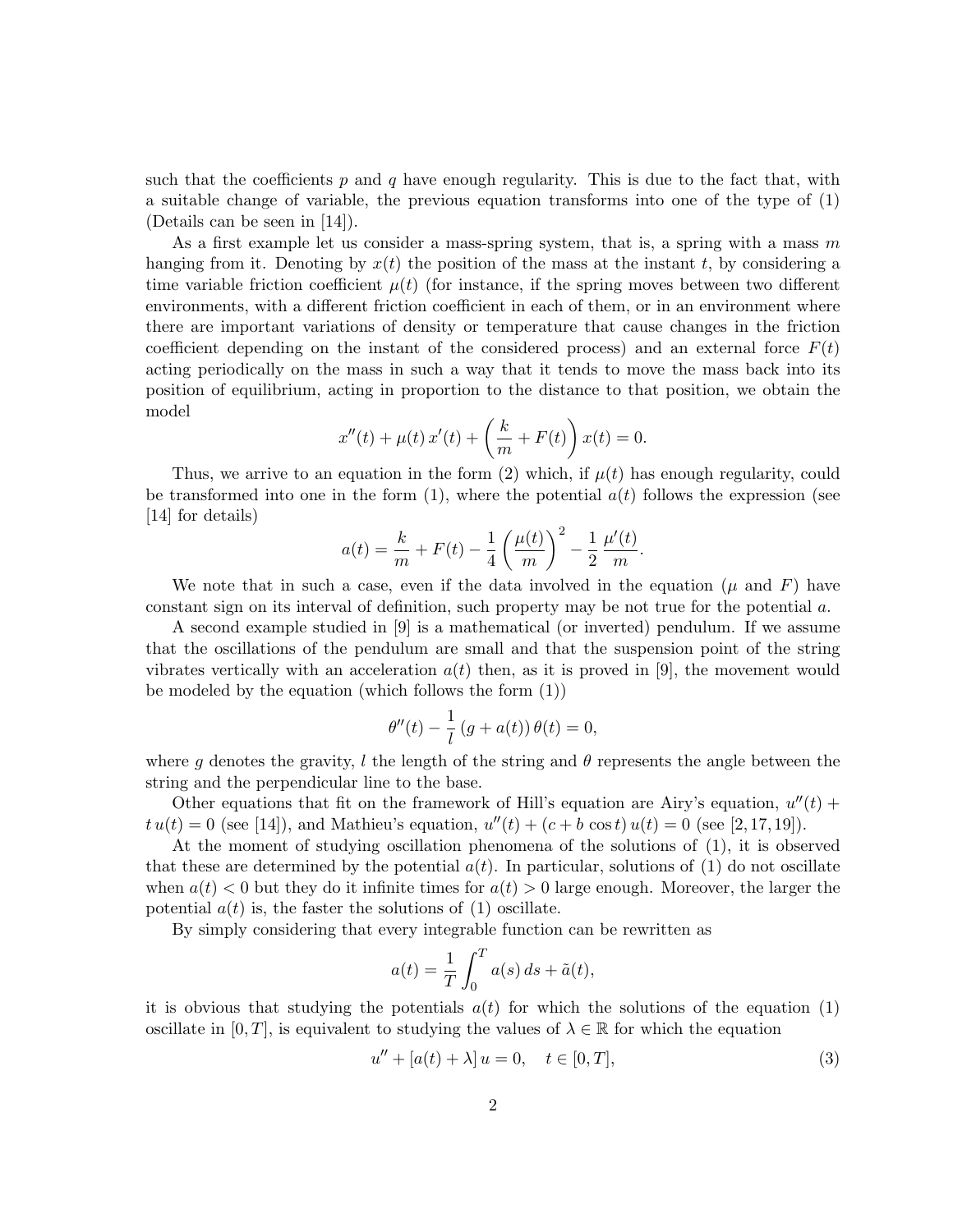with  $a \in L^{\alpha}[0,T]$  fixed,  $\alpha \geq 1$ , has no trivial solution.

If we consider the equation (3) coupled with suitable boundary value conditions, we have a spectral problem.

First studies about the Hill's equation are focused on the homogeneous case, from the point of view of the classical oscillation theory of Sturm-Liouville  $(12, 14)$ . In particular, from the study of the equation (3) under periodic boundary conditions, important results related to the stability of solutions were obtained.

Afterwards, the non homogeneous periodic problem,

$$
u''(t) + [a(t) + \lambda] u(t) = \sigma(t), \ t \in [0, T], \quad u(0) = u(T), \quad u'(0) = u'(T),
$$

was studied, with  $a \in L^{\alpha}[0,T], \alpha \geq 1$ , and  $\sigma \in L^{1}[0,T]$ . In this case it results specially interesting the study of constant sign solutions when  $\sigma$  does not change sign. This situation could be interpreted in a physical way by considering  $\sigma$  as an external force acting over the system; then constant sign solutions would mean that a positive perturbation maintains oscillations above or below the equilibrium point.

The study of constant sign solutions carried to consider comparison principles (that is, maximum and antimaximum principles) which, later, were related to the constant sign of the Green's function.

The non homogeneous periodic problem has been widely considered in the literature, see  $[2-4, 17, 19-21]$  and references therein.

Nevertheless, it is also interesting the study of various boundary conditions that frequently appear in the field of differential equations as, for instance, Neumann, Dirichlet, Mixed and anti-periodic.

The main purpose of this paper, given in Section 3, consists on obtaining the explicit expression of the Green's function related to Neumann, Dirichlet, Mixed and anti-periodic boundary conditions, as a linear combination of the Green's function related to the periodic problem. As a flavor of our results see for instance formulas (3) and (6). The importance of these results resides in the fact that the Green's function of a non homogeneous problem completely characterizes its solutions. In particular, this paper proves that the study of all boundary value problems for Hill's equation could be reduced to the study of the Green's function of the periodic one, which, as we have noted above, has been widely treated in the recent literature. It is important to mention that at the beginning of that section we prove a general result satisfied by the Green's function of a general self-adjoint operator.

Once we have such expressions, in order to assure the constant sign of the Green's function related to the various types of boundary value problems considered in Section 3, we apply in Section 4 previous results given in the literature for the periodic problem. This way, we obtain conditions to warrant the existence of constant sign solutions for Neumann, Dirichlet and Mixed problems without doing a direct study of such problems. Moreover, we are able to compare their constant sign. As consequence, we deduce direct relations between the Green's functions. These results allow us to obtain comparison principles which warrant that, for certain intervals of the parameter  $\lambda$ , the solution of the non homogeneous Hill's equation under some conditions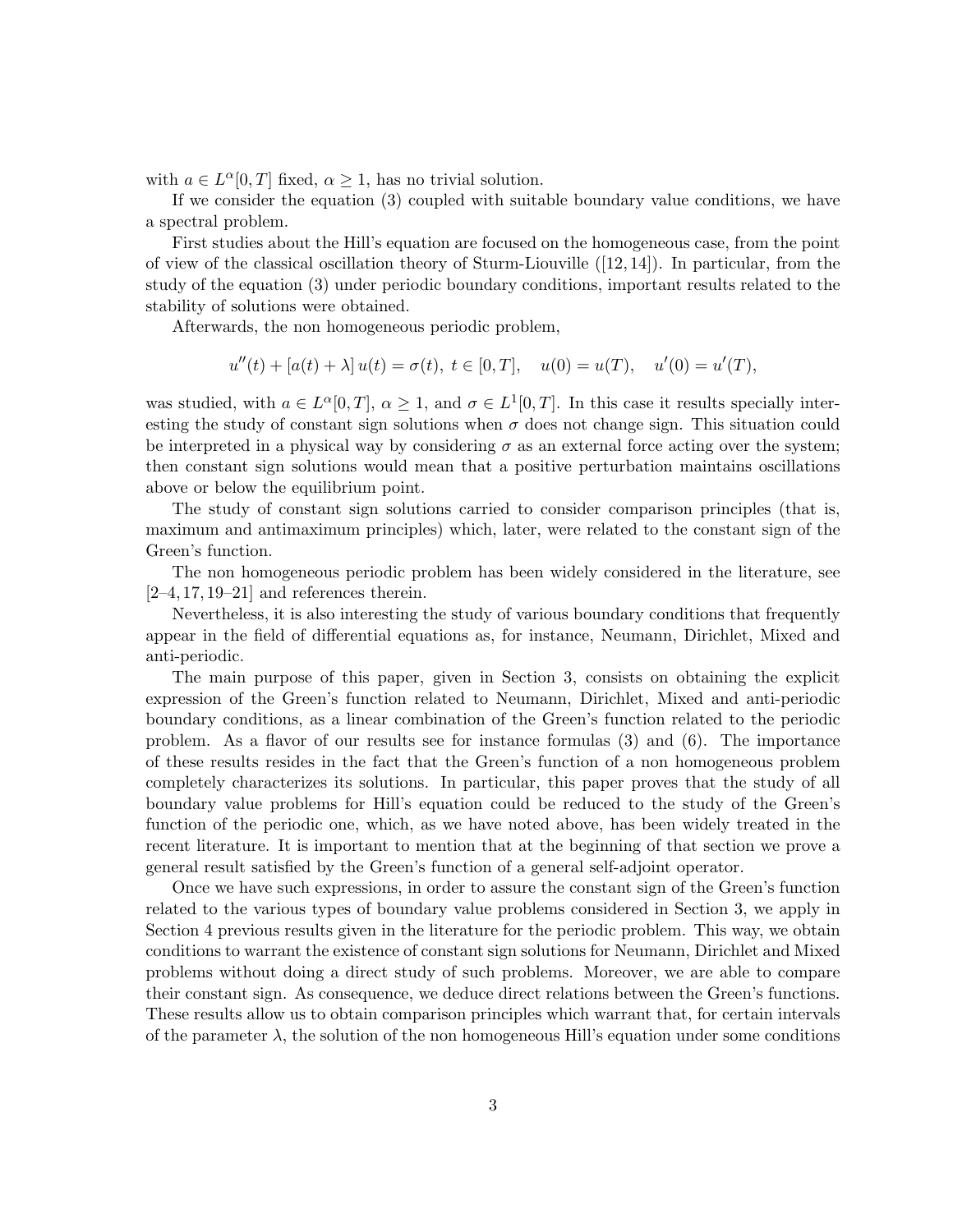is bigger at every point than the solution of the same equation under another type of boundary conditions.

We also obtain a decomposition of the spectrum of some problems as a combination of the other ones; this allows us to deduce a certain order of appearance for the eigenvalues of each problem. Moreover, we include some numerical examples that hint an order of eigenvalues even more precise than the one theoretically proved.

In order to do the paper self-contained, we start, in next section, with a summary of the main known results related to the periodic problem.

## 2 Preliminaries

We introduce now the notation and definitions we will use all along the paper.

Let  $L[a]$  be the Hill's operator associated to potential a

$$
L[a] u(t) \equiv u''(t) + a(t) u(t), \quad t \in [0, T],
$$
\n(1)

with  $a: I \to \mathbb{R}, a \in L^{\alpha}(I), \alpha \geq 1$ , where  $I = [0, T]$ . We will denote by  $J = [0, 2T]$ .

We will work both with the positive part  $(a_+(t) = \max\{a(t), 0\}, t \in I)$  and with the negative one  $(a_-(t) = -\min\{a(t), 0\}, t \in I)$  of potential a.

On the other hand, given  $1 \leq \alpha \leq \infty$  we denote by  $\alpha^*$  its conjugate, that is, the number satisfying the relation  $\frac{1}{\alpha} + \frac{1}{\alpha^2}$  $\frac{1}{\alpha^*} = 1$  (with  $\alpha = 1$  and  $\alpha^* = \infty$  and vice-versa).

Moreover,  $h \geq 0$  means a function  $h \in L^{\alpha}(c,d)$  such that  $h(t) \geq 0$  for a.e.  $t \in [c,d]$  and  $h \neq 0$  on  $[c, d]$ , where a. e. means in every point except for a set with measure zero.

We will work with the space  $W^{2,1}(c,d)$ , defined as the set of functions  $u \in C^1[c,d]$  such that u' is absolutely continuous on  $[c, d]$  (in the sequel  $AC[c, d]$ ), with  $c < d$  fixed in each case.

Let then  $X \subset W^{2,1}(I)$  be a Banach space such that the homogeneous equation

$$
L[a]u(t) = 0 \quad \text{a. e. } t \in I, \qquad u \in X,
$$

has only the trivial solution.

Previous condition is known as *operator*  $L[a]$  is nonresonant in X. It is very well known that if  $\sigma \in L^1(I)$  and this condition is satisfied, then problem

$$
L[a]u(t) = \sigma(t)
$$
 a. e.  $t \in I$ ,  $u \in X$ ,

has a unique solution given by

$$
u(t) = \int_0^T G[a, T](t, s) \sigma(s) ds, \qquad \forall \ t \in I.
$$

 $G[a,T](t,s)$  is the so-called Green's function related to operator  $L[a]$  in X and it is uniquely determined. See [7] for details.

We say that  $L[a]$  admits the maximum principle (MP) in X if and only if

$$
u \in X
$$
,  $L[a]u \ge 0$  on  $I \Longrightarrow u \le 0$  on  $I$ ,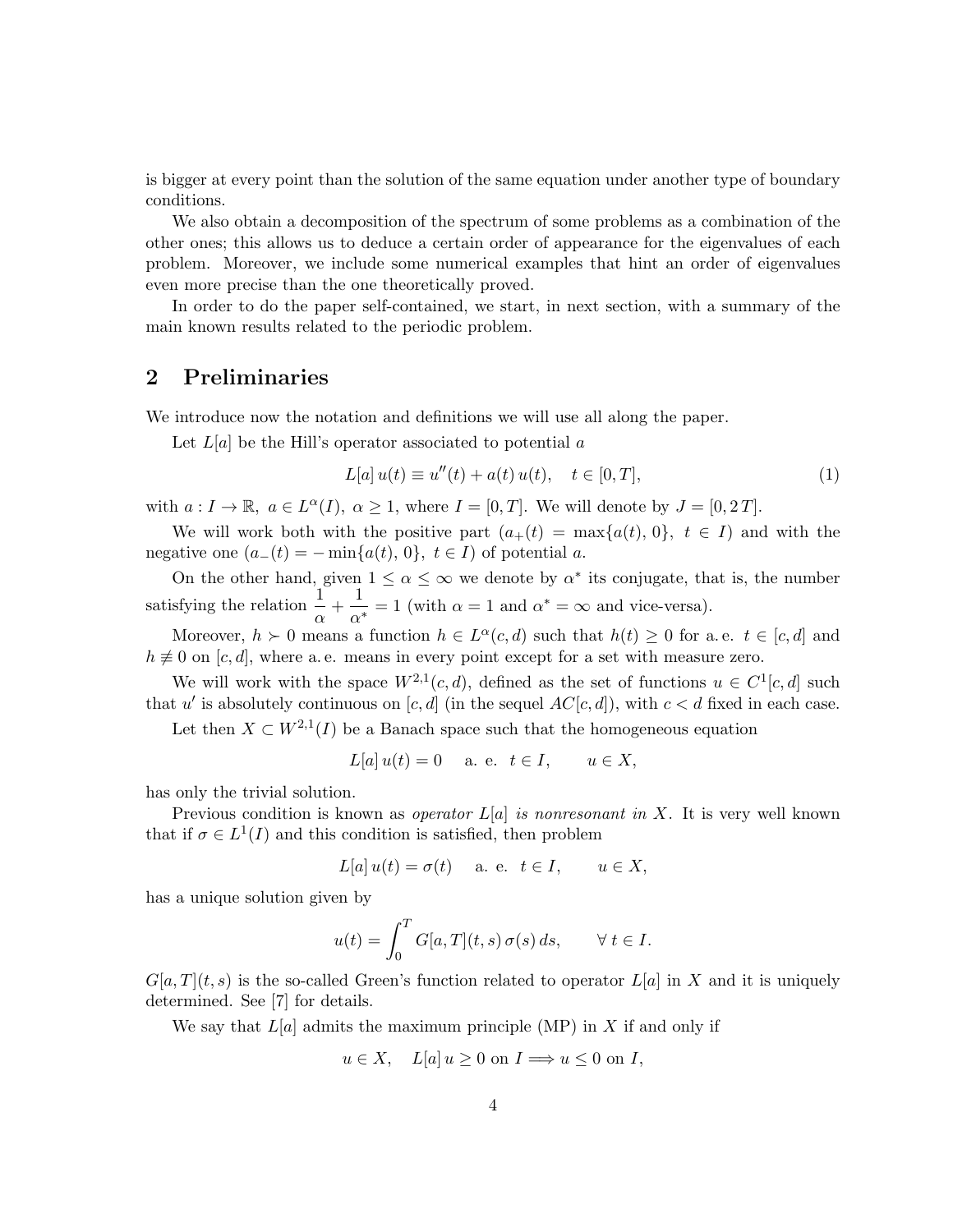and  $L[a]$  admits the antimaximum principle (AMP) in X if and only if

$$
u \in X
$$
,  $L[a]u \ge 0$  on  $I \Longrightarrow u \ge 0$  on I.

It is immediate to verify that if  $L[a]$  satisfies MP or AMP in X then it is nonresonant in X.

It is very well known  $([7, 8, 12])$  that operator  $L[a]$  is non resonant and self-adjoint in X if and only if the related Green's function exists and is symmetrical with respect to the diagonal of its square of definition, that is,

$$
G[a,T](t,s) = G[a,T](s,t), \qquad \forall (t,s) \in I \times I.
$$

In the sequel we compile several known results related to the Green's function of the periodic boundary value problem

$$
L[a]u(t) = 0
$$
 a. e.  $t \in I$ ,  $u(0) = u(T)$ ,  $u'(0) = u'(T)$ ,

which we will denote as  $G_P[a,T](t,s)$ .

**Lemma 2.1.** [4, Lemma 2.2] Suppose that the Green's function  $G_P[a,T]$  does not change sign on  $I \times I$  and vanishes at some point  $(t_0, s_0) \in I \times I$ , then  $t_0 = s_0$ ,  $(t_0, s_0) = (0, T)$  or  $(t_0, s_0) = (T, 0).$ 

**Lemma 2.2.**  $\left[4, \text{ Lemma 2.3}\right]$  The following claims are equivalent:

- (1)  $G_P[a,T](t,s) \geq 0 \leq 0$  on  $I \times I$ .
- (2) If  $u \in W^{2,1}(I)$ ,  $u(0) = u(T)$ ,  $u'(0) = u'(T)$ , and  $L[a]$   $u > 0$  on I then  $u > 0$  (< 0) on I.

The previous lemma establishes the equivalence between the constant sign of the Green's function and the strict maximum and antimaximum principles.

**Lemma 2.3.**  $\begin{bmatrix} \n4, \text{ Lemma 2.4} \n\end{bmatrix}$  If  $G_P[a, T] \leq 0$  on  $I \times I$  then  $G_P[a, T] < 0$  on  $I \times I$ .

**Lemma 2.4.** [4, Lemma 2.8] Let  $a_1, a_2 \in L^{\alpha}(I)$  be such that the Green's functions of the corresponding problem,  $G[a_1, T]$  and  $G[a_2, T]$ , have the same constant sign on  $I \times I$ . If  $a_1 \succ a_2$ on I then  $G[a_1, T](t, s) < G[a_2, T](t, s)$  for all  $(t, s) \in I \times I$ .

**Lemma 2.5.** [4, Corollary 3.1] Let  $a_1, a_2 \in L^{\alpha}(I)$  be such that  $a_1 \succ a_2$  on I and assume that the Green's functions  $G[a_1, T]$  and  $G[a_2, T]$  have the same constant sign on  $I \times I$ . Then, for all  $a \in L^{\alpha}(I)$  with  $a(t) \in [a_2(t), a_1(t)]$  for a. e.  $t \in I$ ,  $G[a, T]$  exists and it has the same constant sign as  $G[a_1,T]$  and  $G[a_2,T]$ .

Let  $\lambda_P(a,T)$  be the smallest eigenvalue of the periodic equation

$$
u''(t) + (a(t) + \lambda) u(t) = 0
$$
, a. e.  $t \in I$ ,  $u(0) = u(T)$ ,  $u'(0) = u'(T)$ ,

and let  $\lambda_A(a,T)$  be the smallest eigenvalue of the anti-periodic equation

 $u''(t) + (a(t) + \lambda) u(t) = 0$ , a. e.  $t \in I$ ,  $u(0) = -u(T)$ ,  $u'(0) = -u'(T)$ .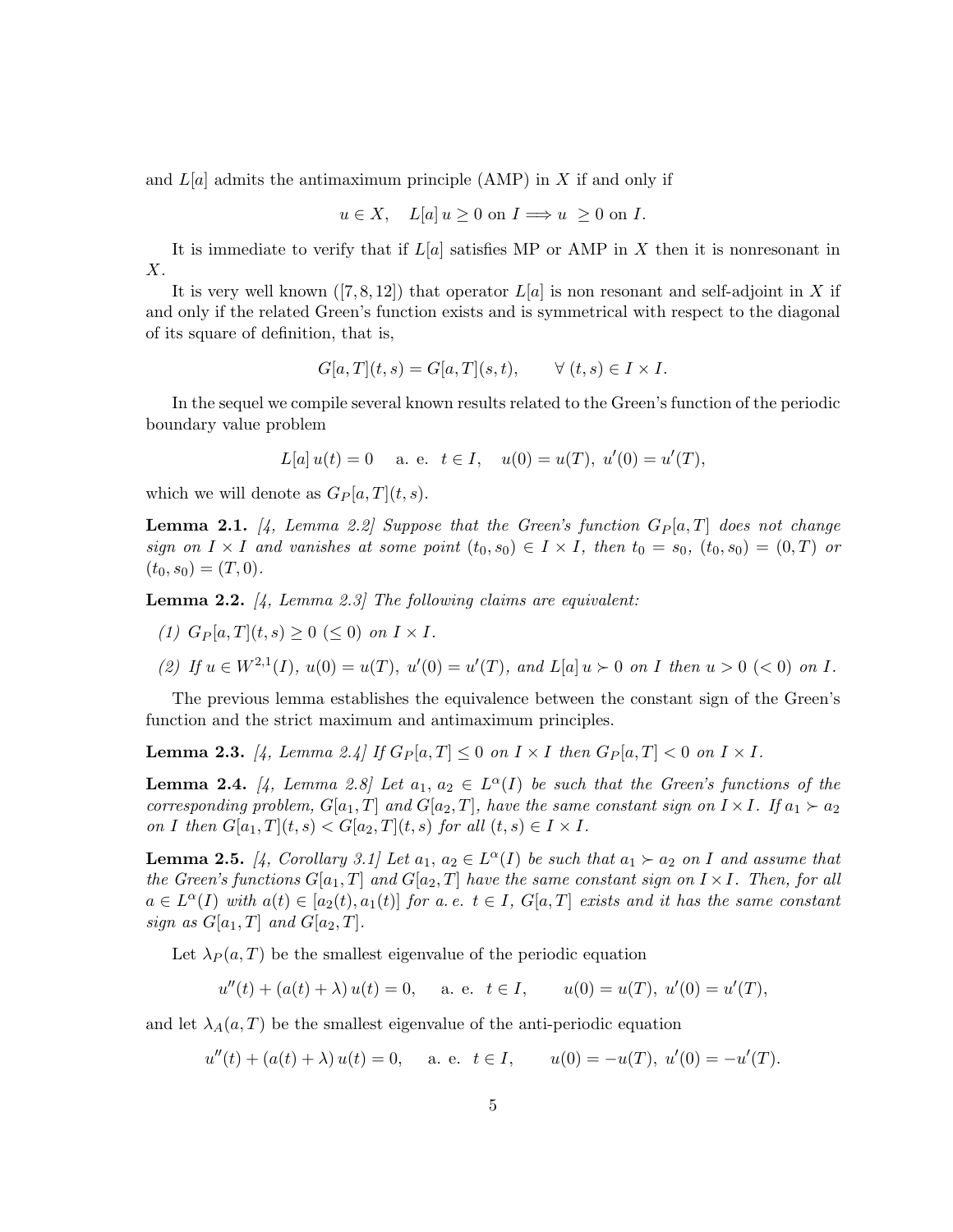**Lemma 2.6.** [21, Theorem 1.1] Suppose that  $a \in L^1(I)$ , then:

- 1.  $G_P[a,T](t,s) \leq 0$  on  $I \times I$  if and only if  $\lambda_P(a,T) > 0$ .
- 2.  $G_P[a,T](t,s) \geq 0$  on  $I \times I$  if and only if  $\lambda_P(a,T) < 0 \leq \lambda_A(a,T)$ .

By introducing the parametrized potentials  $a + \lambda$ , with  $\lambda \in \mathbb{R}$ , the previous result could be rewritten as follows

**Lemma 2.7.** [21, Theorem 1.2] Suppose that  $a \in L^1(I)$ , then:

- 1.  $G_P[a + \lambda, T](t, s) \leq 0$  on  $I \times I$  if and only if  $\lambda < \lambda_P(a, T)$ .
- 2.  $G_P[a + \lambda, T](t, s) \geq 0$  on  $I \times I$  if and only if  $\lambda_P(a, T) < \lambda \leq \lambda_A(a, T)$ .

On the other hand, the following Oscillation Theorem establishes a certain relation of order between the eigenvalues of the equation

$$
u''(t) + (a(t) + \lambda) u(t) = 0
$$
\n(2)

associated to periodic and anti-periodic problems.

**Theorem 2.8** (Oscillation). [12, Chapter 2] Denote

$$
\lambda_0, \lambda_1, \lambda_2 \ldots
$$
 and  $\lambda'_1, \lambda'_2, \lambda'_3 \ldots$ 

as the eigenvalues of (1) associated to periodic and anti-periodic boundary conditions, respectively. Then

$$
\lambda_0 < \lambda_1' \leq \lambda_2' < \lambda_1 \leq \lambda_2 < \lambda_3' \leq \lambda_4' < \lambda_3 \leq \lambda_4 \ldots
$$

Moreover, the eigenvalues  $\lambda_n$  are characterized as the infinite roots of the equation  $\Delta(\lambda) = 2$ and the eigenvalues  $\lambda'_n$  as the roots of  $\Delta(\lambda) = -2$ , where

$$
\Delta(\lambda)=y_1(T,\lambda)+y_2'(T,\lambda)
$$

and  $y_1$ ,  $y_2$  are the solutions of (2) satisfying the initial conditions

$$
y_1(0, \lambda) = 1, y'_1(0, \lambda) = 0,
$$
  
 $y_2(0, \lambda) = 0, y'_2(0, \lambda) = 1.$ 

The trivial solution of (1) is stable if and only if  $\lambda$  belongs to the intervals

$$
(\lambda_0, \lambda'_1), (\lambda'_2, \lambda_1), (\lambda_2, \lambda'_3), (\lambda'_4, \lambda_3), \ldots
$$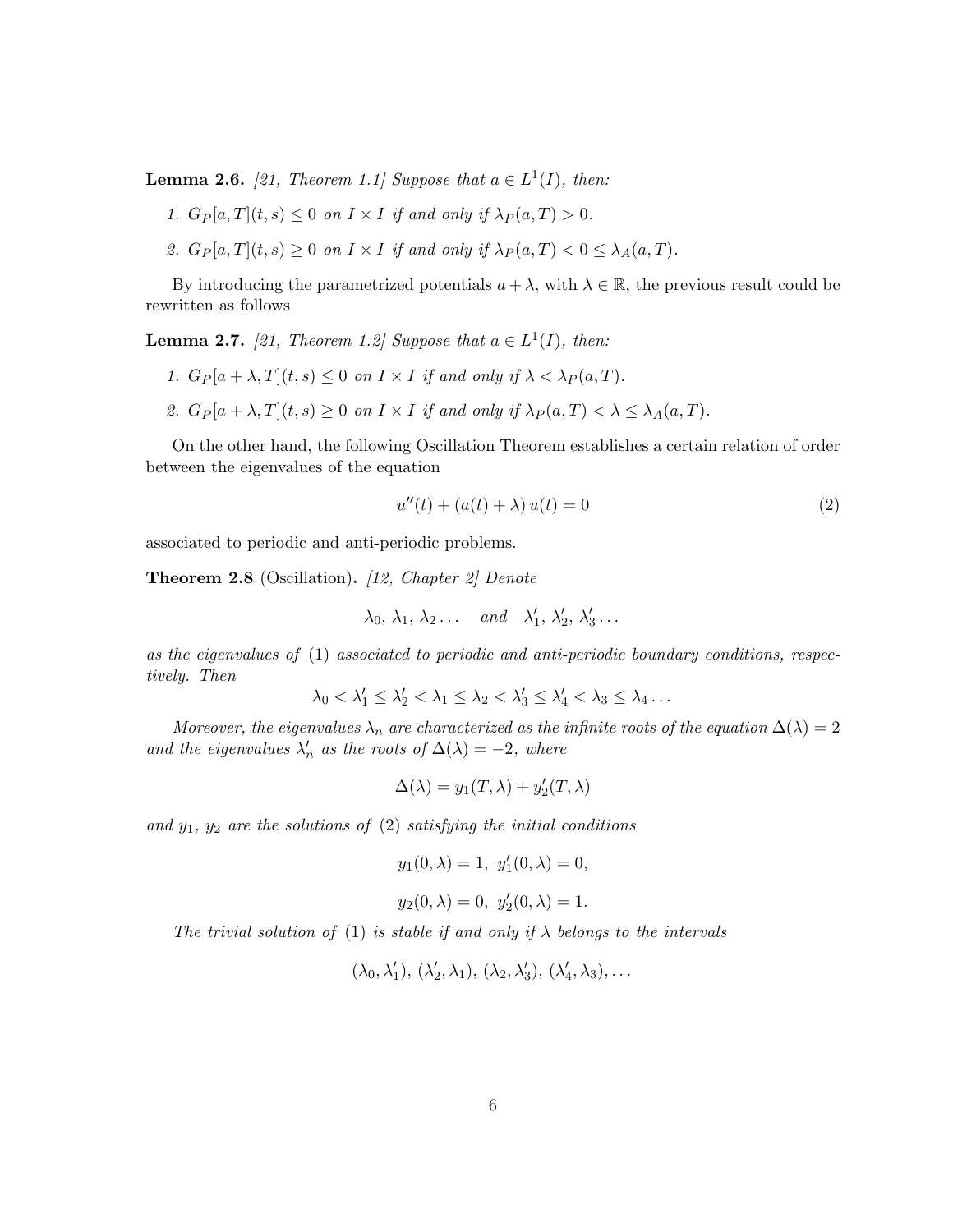Graphically, the function  $\Delta(\lambda)$  would have an appearance similar to Figure 1.



Figure 1: Graph of  $\Delta(\lambda)$ .

On the other hand, denoting  $\lambda_D(a, T)$  as the smallest eigenvalue of the Dirichlet problem

$$
u''(t) + (a(t) + \lambda) u(t) = 0
$$
, a. e.  $t \in I$ ,  $u(0) = u(T) = 0$ ,

and  $G_D[a+\lambda, T]$  as the corresponding Green's function, we have the following very well known result

**Lemma 2.9.** Suppose that  $a \in L^1(I)$ , then:

 $G_D[a + \lambda, T](t, s) < 0$  for all  $(t, s) \in (0, T) \times (0, T)$  if and only if  $\lambda < \lambda_D(a, T)$ .

We close this preliminary section by showing two particular cases of some more general spectral results given in [7, Lemmas 1.8.25 and 1.8.33].

**Lemma 2.10.** Suppose that operator  $L[a]$  is nonresonant in the Banach space X, its related Green's function  $G[a,T]$  is nonpositive on  $I \times I$ , and satisfies condition

 $(N_g)$  There is a continuous function  $\phi(t) > 0$  for all  $t \in (0,T)$  and  $k_1, k_2 \in L^1(I)$ , such that  $k_1(s) < k_2(s) < 0$  for a.e.  $s \in I$ , satisfying

$$
\phi(t) k_1(s) \le G[a, T](t, s) \le \phi(t) k_2(s), \quad \text{for a.e. } (t, s) \in I \times I.
$$

Then  $G[a + \lambda, T]$  is nonpositive on  $I \times I$  if and only if  $\lambda \in (-\infty, \lambda_1(a,T))$  or  $\lambda \in$  $[-\bar{\mu}(a,T),\lambda_1(a,T))$ , with  $\lambda_1(a,T) > 0$  the first eigenvalue of operator  $L[a]$  in X and  $\bar{\mu}(a,T) \geq 0$ such that  $L[a-\bar{\mu}]$  is nonresonant in X and the related nonpositive Green's function  $G[a-\bar{\mu}, T]$ vanishes at some point of the square  $I \times I$ .

**Lemma 2.11.** Suppose that operator  $L[a]$  is nonresonant in the Banach space X, its related Green's function  $G[a,T]$  is nonnegative on  $I \times I$ , and satisfies condition

 $(P_g)$  There is a continuous function  $\phi(t) > 0$  for all  $t \in (0,T)$  and  $k_1, k_2 \in L^1(I)$ , such that  $0 < k_1(s) < k_2(s)$  for a.e.  $s \in I$ , satisfying

$$
\phi(t) k_1(s) \le G[a, T](t, s) \le \phi(t) k_2(s), \quad \text{for a.e. } (t, s) \in I \times I.
$$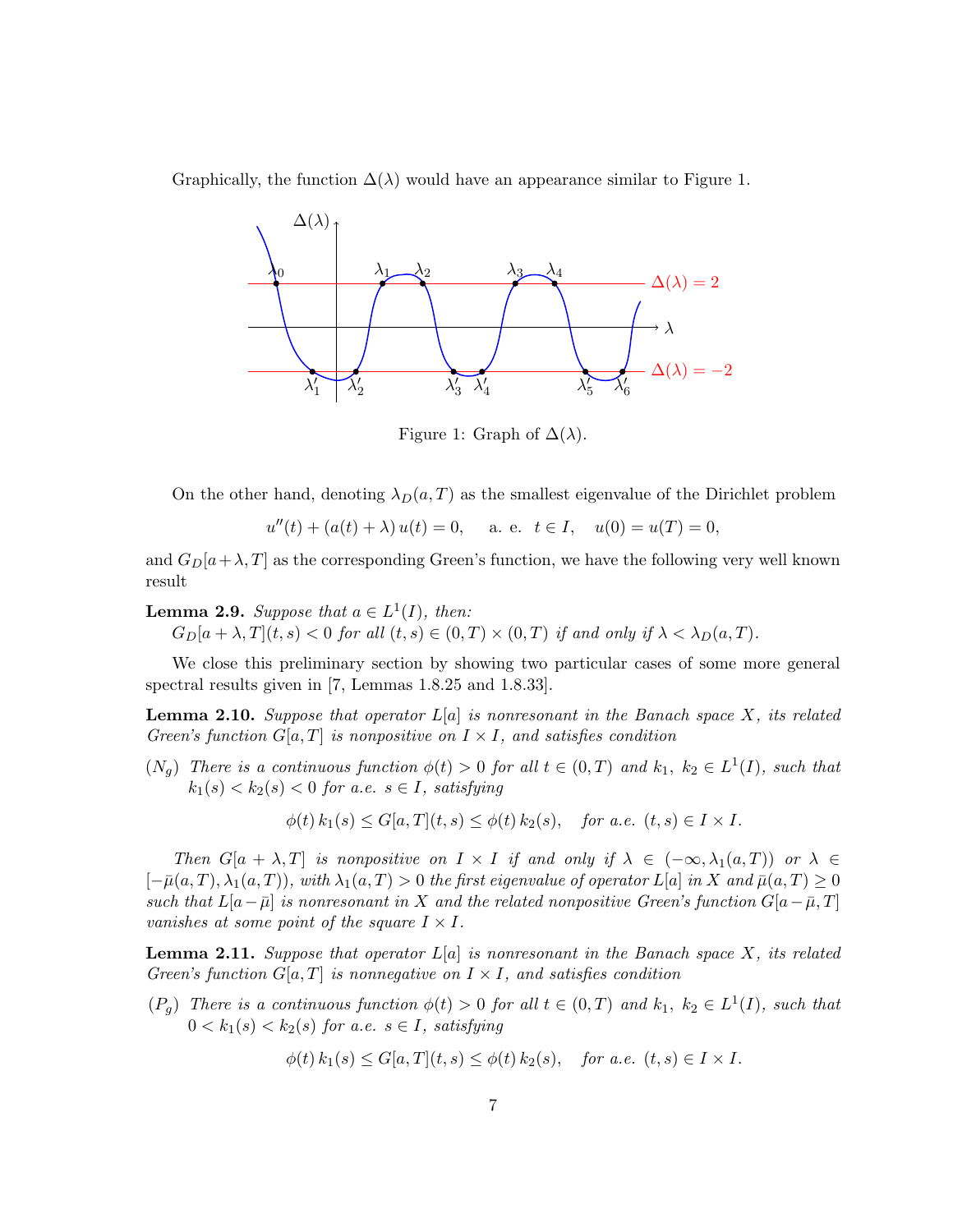Then  $G[a + \lambda, T]$  is nonnegative on  $I \times I$  if and only if  $\lambda \in (\lambda_1(a, T), \infty)$  or  $\lambda \in (\lambda_1(a, T),$  $\bar{\mu}(a,T)$ , with  $\lambda_1(a,T) < 0$  the first eigenvalue of operator  $L[a]$  in X and  $\bar{\mu}(a,T) \geq 0$  such that  $L[a+\bar{\mu}]$  is nonresonant in X and the related nonnegative Green's function  $G[a+\bar{\mu},T]$  vanishes at some point of the square  $I \times I$ .

It is obvious that if the Green's function is strictly positive (resp. strictly negative) on  $I \times I$ then condition  $(P_q)$  (resp.  $(N_q)$ ) is trivially fulfilled.

# 3 Main results: how to decompose Green's functions as combination of periodic ones

Now, we will study various separated boundary conditions and look for the connection between these problems and the periodic one. In [1] some comparison principles are developed for these kind of boundary conditions. There it is proved that the validity of MP or AMP for one boundary condition is deduced from the validity of another one, considering for that some more restrictive hypothesis over the coefficients of the equation.

Before studying each problem separately, we prove a necessary condition that must be satisfied by the Green's function of a self-adjoint operator. This result generalizes the one obtained for the periodic case in [4, Lema 2.2] and it is valid for periodic, Neumann and Dirichlet problems.

**Proposition 3.1.** Assume that operator  $L[a]$  is nonresonant and self-adjoint on X. If the Green's function  $G[a,T]$  does not change sign on  $I \times I$  and  $G[a,T]$  vanishes at some point  $(t_0, s_0) \in I \times I$ , then either  $(t_0, s_0)$  belongs to the diagonal of the square  $I \times I$  or  $(t_0, s_0)$  is in the boundary of  $I \times I$ , that is, at least one of the three following properties holds:

- 1.  $t_0 = s_0 \in I$ .
- 2.  $t_0 = 0$  or  $t_0 = T$ .
- 3.  $s_0 = 0$  or  $s_0 = T$ .

*Proof.* Suppose, on the contrary, that  $G[a, T](t_0, s_0) = 0$  for some  $(t_0, s_0) \in (0, T) \times (0, T)$  such that  $t_0 \neq s_0$ . Since  $G[a, T](t_0, s_0) = G[a, T](s_0, t_0)$ , we may assume  $t_0 > s_0$ .

By definition of the Green's function, we know that

$$
x(t) \equiv G[a, T](t, s_0), \qquad t \in I,
$$

solves the equation

$$
x''(t) + a(t)x(t) = 0
$$
, a. e.  $t \in (s_0, T]$ ,  $x(t_0) = x'(t_0) = 0$ .

Then,  $G[a, T](t, s_0) = 0$  for all  $t \in (s_0, T]$  and, in consequence, from the symmetric property,  $G[a,T](s_0,s) = 0$  for all  $s \in (s_0,T]$ .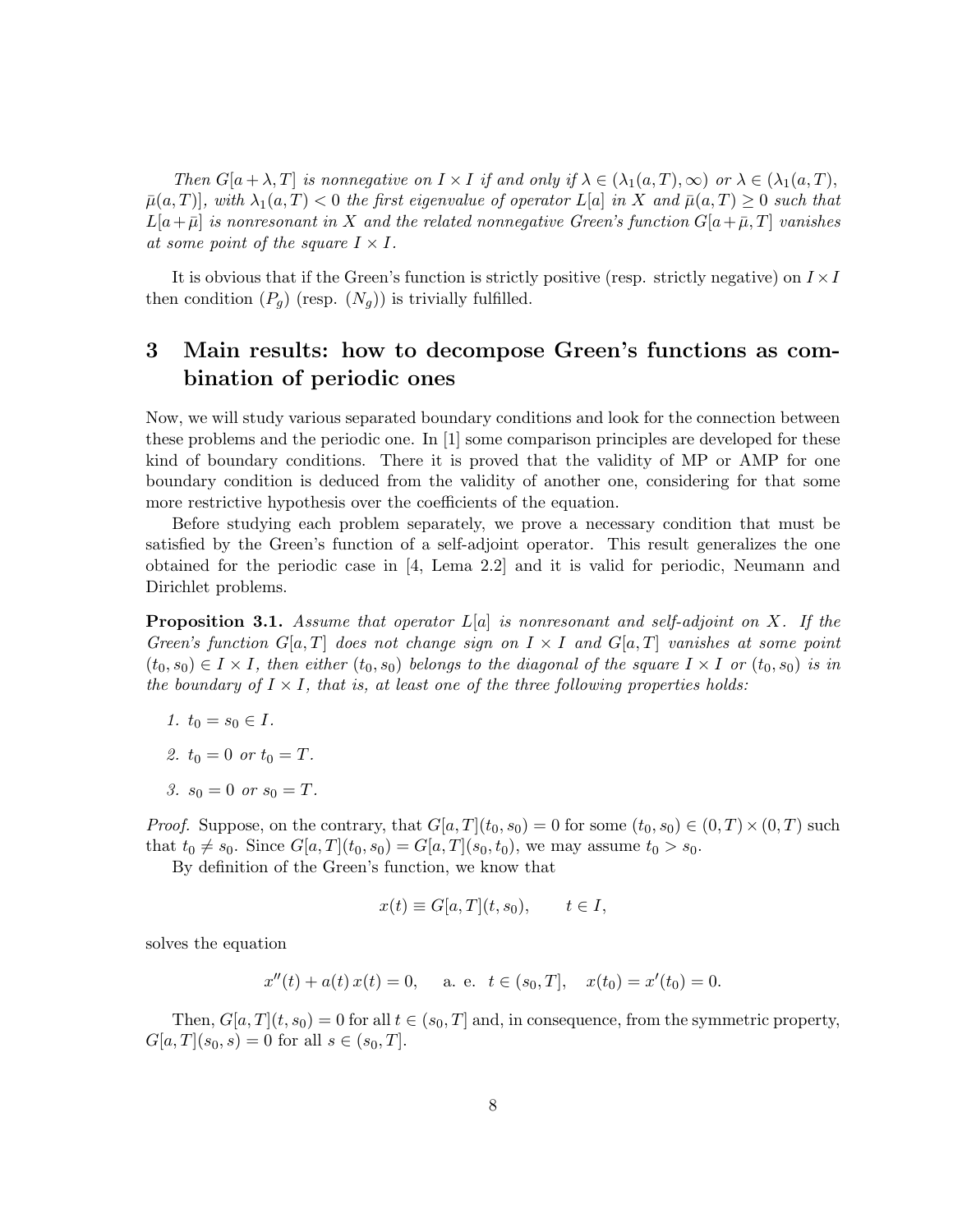Now, fix  $s \in (s_0, T]$ . Since  $G[a, T]$  is nonnegative on  $I \times I$ , we have that function

$$
y(t) \equiv G[a, T](t, s), \quad t \in I,
$$

is a solution of

$$
y''(t) + a(t) y(t) = 0
$$
, a. e.  $t \in [0, s)$ ,  $y(s_0) = y'(s_0) = 0$ .

Once again,  $G[a, T](t, s) = 0$  for all  $s \in (s_0, T]$  and all  $t \in [0, s)$ .

From symmetry, we deduce  $G[a, T](t, s) = 0$  for all  $t \in (s_0, T]$  and  $s \in [0, t)$ . This contradicts the fact that

$$
\frac{\partial G[a,T]}{\partial t}(t^+,t) - \frac{\partial G[a,T]}{\partial t}(t^-,t) = 1
$$

for all  $t \in (s_0, T)$  and so we deduce the result.

If we consider the periodic case with  $a(t) = \left(\frac{\pi}{7}\right)$  $(\frac{\pi}{T})^2$ , using [5] we obtain the following expression for the Green's function

$$
G[a,T](t,s) = \frac{T}{2\pi} \begin{cases} \sin\left(\frac{\pi(t-s)}{T}\right), & 0 \le s \le t \le T, \\ \sin\left(\frac{\pi(t-s+T)}{T}\right), & 0 \le t < s \le T, \end{cases}
$$

so the Green's function is strictly positive on  $I \times I$  except for the diagonal and the points  $(0, T)$ and  $(T, 0)$ .

On the other hand, when  $a(t) = k^2 < (\frac{\pi}{7})$  $(\frac{\pi}{T})^2$  and the Dirichlet boundary conditions are studied, we have that the Green's function is

$$
G[a,T](t,s) = \frac{1}{k \sin(kT)} \begin{cases} \sin(ks) \sin(k(t-T)), & 0 \le s \le t \le T, \\ \sin(kt) \sin(k(s-T)), & 0 \le t < s \le T. \end{cases}
$$

We observe that  $G[a, T]$  is strictly negative on  $(0, T) \times (0, T)$  and vanishes on the boundary of its square of definition.

In consequence, the previous result cannot be improved for general self-adjoint Hill's operators.

#### 3.1 Neumann Problem

In this section we will obtain the expression of the Green's function of Neumann problem both as a sum of Green's functions of periodic problems and as a sum of Green's functions of a Neumann problem defined in a different interval.

Assume now that the Neumann boundary value problem

$$
L[a] u(t) = \sigma(t)
$$
, a. e.  $t \in I$ ,  $u'(0) = u'(T) = 0$  (N, T)

has a unique solution  $u \in W^{2,1}(I)$  for all  $\sigma \in L^1(I)$ .

 $\Box$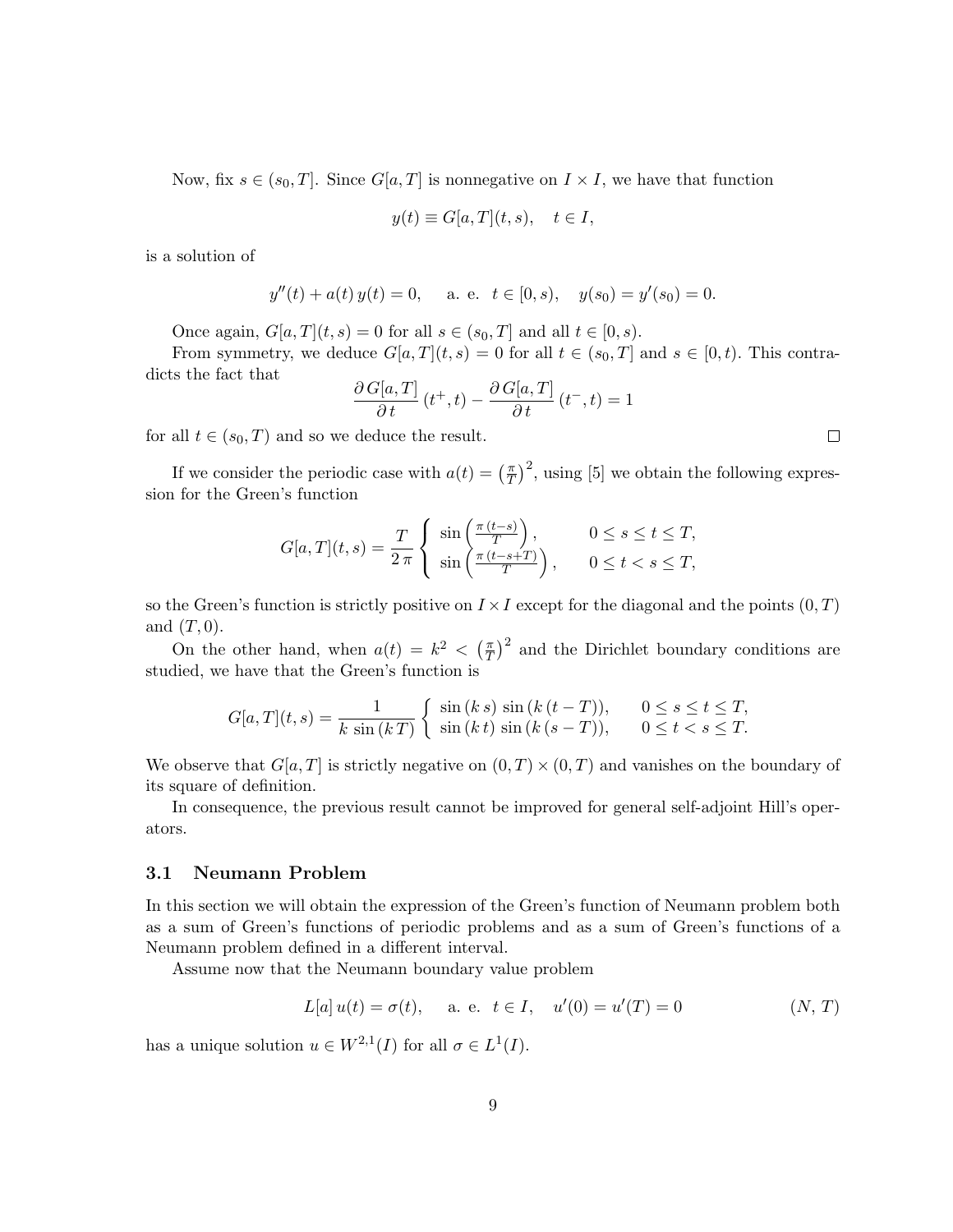Suppose, in addition, that the periodic boundary value problem

$$
L[\tilde{a}] u(t) = \tilde{\sigma}(t)
$$
, a. e.  $t \in J$ ,  $u(0) = u(2T)$ ,  $u'(0) = u'(2T)$ ,  $(P, 2T)$ 

with  $\tilde{a}$  the even extension of a to the interval  $[0, 2T]$ , has a unique solution  $v \in W^{2,1}(J)$  for all  $\tilde{\sigma} \in L^1(J)$ .

Let u be the unique solution of problem  $(N, T)$ . It is clear that, by defining v as the even extension of u, we have that  $v \in W^{2,1}(J)$  is a solution of  $(P, 2T)$  for the particular case of  $\tilde{\sigma}$ defined as the even extension of  $\sigma$ .

So, denoting by  $G_N[a,T]$  the Green's function related to problem  $(N, T)$ , we have that for all  $t \in I$  the following property holds:

$$
\int_0^T G_N[a,T](t,s) \sigma(s) ds = u(t) = v(t) = \int_0^{2T} G_P[\tilde{a}, 2T](t,s) \tilde{\sigma}(s) ds
$$
  
= 
$$
\int_0^T G_P[\tilde{a}, 2T](t,s) \sigma(s) ds + \int_T^{2T} G_P[\tilde{a}, 2T](t,s) \sigma(2T - s) ds
$$
  
= 
$$
\int_0^T (G_P[\tilde{a}, 2T](t,s) + G_P[\tilde{a}, 2T](t, 2T - s)) \sigma(s) ds.
$$

Since  $\sigma \in L^1(I)$  is arbitrarily chosen and due to the uniqueness of the Green's function of both problems, we arrive at the following connecting expression between Neumann and periodic Green's functions

$$
G_N[a,T](t,s) = G_P[\tilde{a},2T](t,s) + G_P[\tilde{a},2T](t,2T-s) \qquad \forall (t,s) \in I \times I. \tag{3}
$$

Note that the previous equality gives us the exact expression of the Green's function for the Neumann problem by means of the value of the periodic one.

On the other hand, let  $\tilde{\sigma} \in L^1(J)$  be arbitrarily chosen. Since the periodic problem  $(P, 2T)$ has a unique solution v, we have, due to the fact that  $\tilde{a}(t) = \tilde{a}(2T - t)$ , that  $w(t) = v(2T - t)$ is the unique solution of the periodic problem

$$
L[\tilde{a}] w(t) = \tilde{\sigma}(2T - t)
$$
, a. e.  $t \in J$ ,  $w(0) = w(2T)$ ,  $w'(0) = w'(2T)$ .

Since

$$
v(2T - t) = \int_0^{2T} G_P[\tilde{a}, 2T](2T - t, s) \tilde{\sigma}(s) ds
$$

and

$$
w(t) = \int_0^{2T} G_P[\tilde{a}, 2T](t, s) \,\tilde{\sigma}(2T - s) \, ds = \int_0^{2T} G_P[\tilde{a}, 2T](t, 2T - s) \,\tilde{\sigma}(s) \, ds,
$$

we arrive at

$$
G_P[\tilde{a}, 2T](2T-t, s) = G_P[\tilde{a}, 2T](t, 2T-s) \qquad \forall (t, s) \in J \times J
$$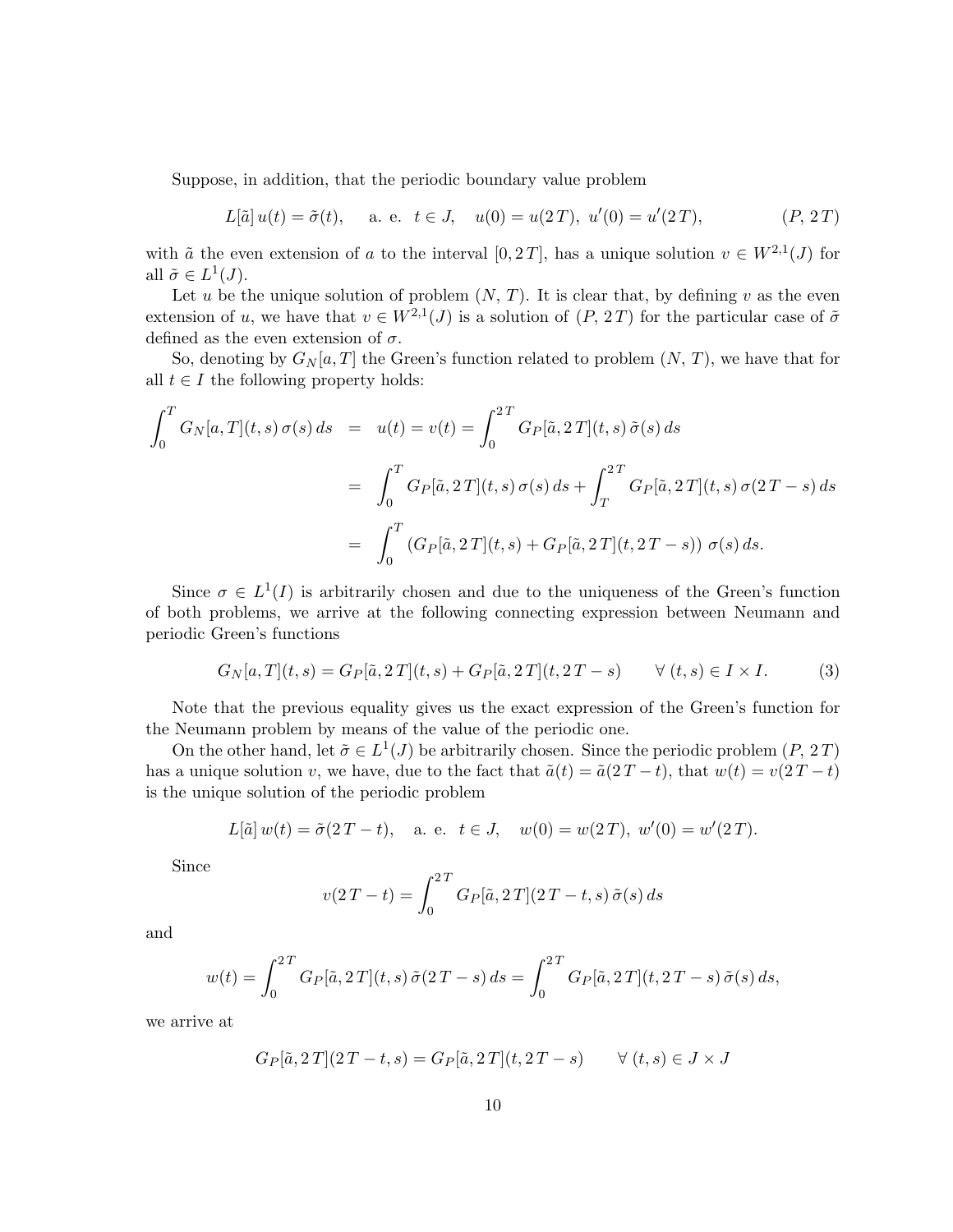or, which is the same,

$$
G_P[\tilde{a}, 2T](t,s) = G_P[\tilde{a}, 2T](2T - t, 2T - s) \qquad \forall (t,s) \in J \times J.
$$

In particular, we have that equation (3) can be rewritten as

$$
G_N[a,T](t,s) = G_P[\tilde{a},2T](t,s) + G_P[\tilde{a},2T](2T-t,s) \quad \forall (t,s) \in I \times I.
$$
 (4)

Moreover, we observe that v also satisfies Neumann boundary conditions on  $[0, 2T]$  so it is the unique solution of the problem

$$
u''(t) + \tilde{a}(t) u(t) = \tilde{\sigma}(t), \quad \text{a. e. } t \in J, \quad u'(0) = u'(2T) = 0. \tag{N, 2T}
$$

An analogous reasoning lets us conclude that

$$
G_N[a,T](t,s) = G_N[\tilde{a},2T](t,s) + G_N[\tilde{a},2T](2T-t,s) \qquad \forall (t,s) \in I \times I \tag{5}
$$

or, using  $(4)$ ,

$$
G_N[a,T](t,s) = G_P[\tilde{\tilde{a}},4T](t,s) + G_P[\tilde{\tilde{a}},4T](4T-t,s) + G_P[\tilde{\tilde{a}},4T](2T-t,s)
$$

$$
+ G_P[\tilde{\tilde{a}},4T](2T+t,s) \qquad \forall (t,s) \in I \times I,
$$

with  $\tilde{\tilde{a}}$  the even extension to the interval [0, 4 T] of potential  $\tilde{a}$ . Note that  $\tilde{\tilde{a}}$  is a 2 T-periodic function.

Observe that both a and  $\tilde{a}$  or  $\tilde{a}$  are not necessarily continuous functions.

#### 3.2 Dirichlet Problem

In the same way, we will obtain the Green's function for the Dirichlet problem both as a sum of Green's functions for the periodic one and as a sum of Green's functions for another Dirichlet problem.

Let  $G_D[a,T](t,s)$  be the Green's function related to the Dirichlet boundary value problem

$$
u'' + a(t) u(t) = \sigma(t), \quad \text{a. e. } t \in I, \quad u(0) = u(T) = 0. \tag{D, T}
$$

Making the odd extension  $v$  of function  $u$  to the interval  $J$ , we deduce that  $v$  is a solution of  $(P, 2T)$  for the particular choice of  $\tilde{\sigma}$  as the odd extension of function  $\sigma$  to the interval J.

Reasoning as in the previous case, we conclude that

$$
G_D[a,T](t,s) = G_P[\tilde{a},2T](t,s) - G_P[\tilde{a},2T](2T-t,s) \qquad \forall (t,s) \in I \times I. \tag{6}
$$

On the other hand, v also satisfies Dirichlet boundary conditions on  $[0, 2T]$  so it is a solution of the problem

$$
u''(t) + \tilde{a}(t) u(t) = \tilde{\sigma}(t), \quad \text{a. e. } t \in J, \quad u(0) = u(2T) = 0 \quad (D, 2T)
$$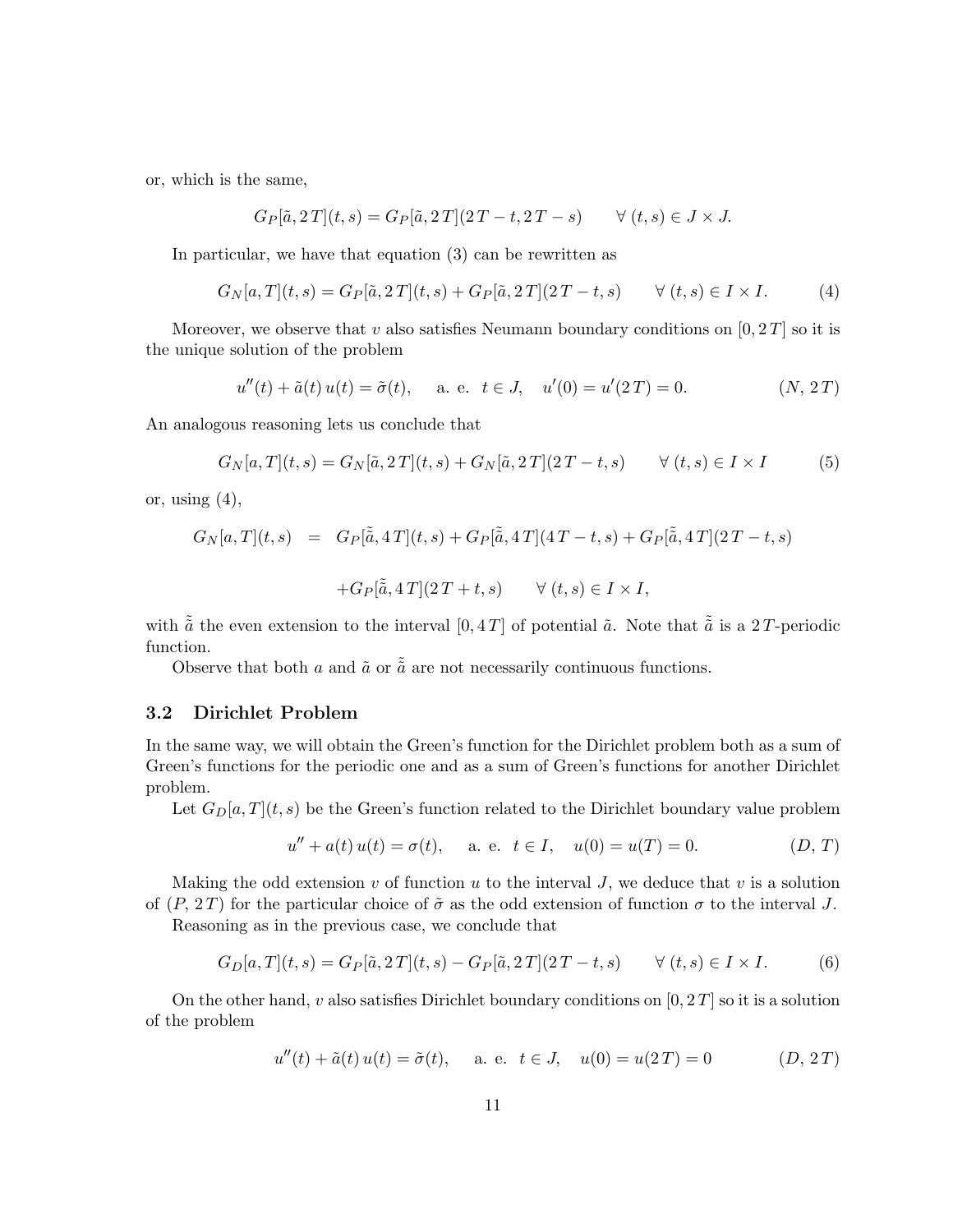and we arrive at

$$
G_D[a,T](t,s) = G_D[\tilde{a},2T](t,s) - G_D[\tilde{a},2T](2T-t,s) \qquad \forall (t,s) \in I \times I \tag{7}
$$

or, using  $(6)$ ,

$$
G_D[a,T](t,s) = G_P[\tilde{\tilde{a}}, 4T](t,s) - G_P[\tilde{\tilde{a}}, 4T](4T-t,s) - G_P[\tilde{\tilde{a}}, 4T](2T-t,s)
$$

$$
+ G_P[\tilde{\tilde{a}}, 4T](2T+t,s) \qquad \forall (t,s) \in I \times I.
$$

## 3.3 Relation between Neumann and Dirichlet problems

From the expressions previously obtained for  $G_N[a,T]$  and  $G_D[a,T]$ , we are going to connect the existence and uniqueness of solution, and consequently the spectrum, for Neumann, Dirichlet and periodic problems.

As an immediate consequence of (4) and (6) we have

$$
G_N[a, T](t, s) + G_D[a, T](t, s) = 2 G_P[\tilde{a}, 2T](t, s) \qquad \forall (t, s) \in I \times I \tag{8}
$$

and

$$
G_N[a,T](t,s) - G_D[a,T](t,s) = 2 G_P[\tilde{a},2T](2T-t,s) \qquad \forall (t,s) \in I \times I. \tag{9}
$$

**Remark 3.2.** From equality (3) we have that if problem  $(P, 2T)$  has a unique solution, then problem  $(N, T)$  has a solution given by

$$
u(t) = \int_0^T (G_P[\tilde{a}, 2T](t, s) + G_P[\tilde{a}, 2T](2T - t, s)) \sigma(s) ds.
$$

The uniqueness follows from the fact that the Neumann boundary conditions are linearly independent (see [7, Lemma 1.2.21]).

Consequently we observe that if problem  $(P, 2T)$  is nonresonant, the same holds for  $(N, T)$ . In other words, the sequence of eigenvalues of problem  $(N, T)$  is contained into the sequence of eigenvalues of  $(P, 2T)$ .

The same argument is valid, by means of equality (6), to ensure that if problem  $(P, 2T)$ has a unique solution, then problem  $(D, T)$  has a unique solution too.

As consequence, denoting by  $\Lambda_N[a,T]$ ,  $\Lambda_D[a,T]$  and  $\Lambda_P[\tilde{a}, 2T]$  the corresponding set of eigenvalues of problems  $(N, T), (D, T)$  and  $(P, 2T)$ , we deduce that

$$
\Lambda_N[a,T] \cup \Lambda_D[a,T] \subset \Lambda_P[\tilde{a},2T].
$$

On the other hand, equations (8) and (9) imply that the uniqueness of solution of problems  $(N, T)$  and  $(D, T)$  warrants the uniqueness of solution of  $(P, 2T)$ .

Thus, we conclude that

$$
\Lambda_N[a,T] \cup \Lambda_D[a,T] = \Lambda_P[\tilde{a},2T].
$$

The same reasoning lets us also deduce the following facts: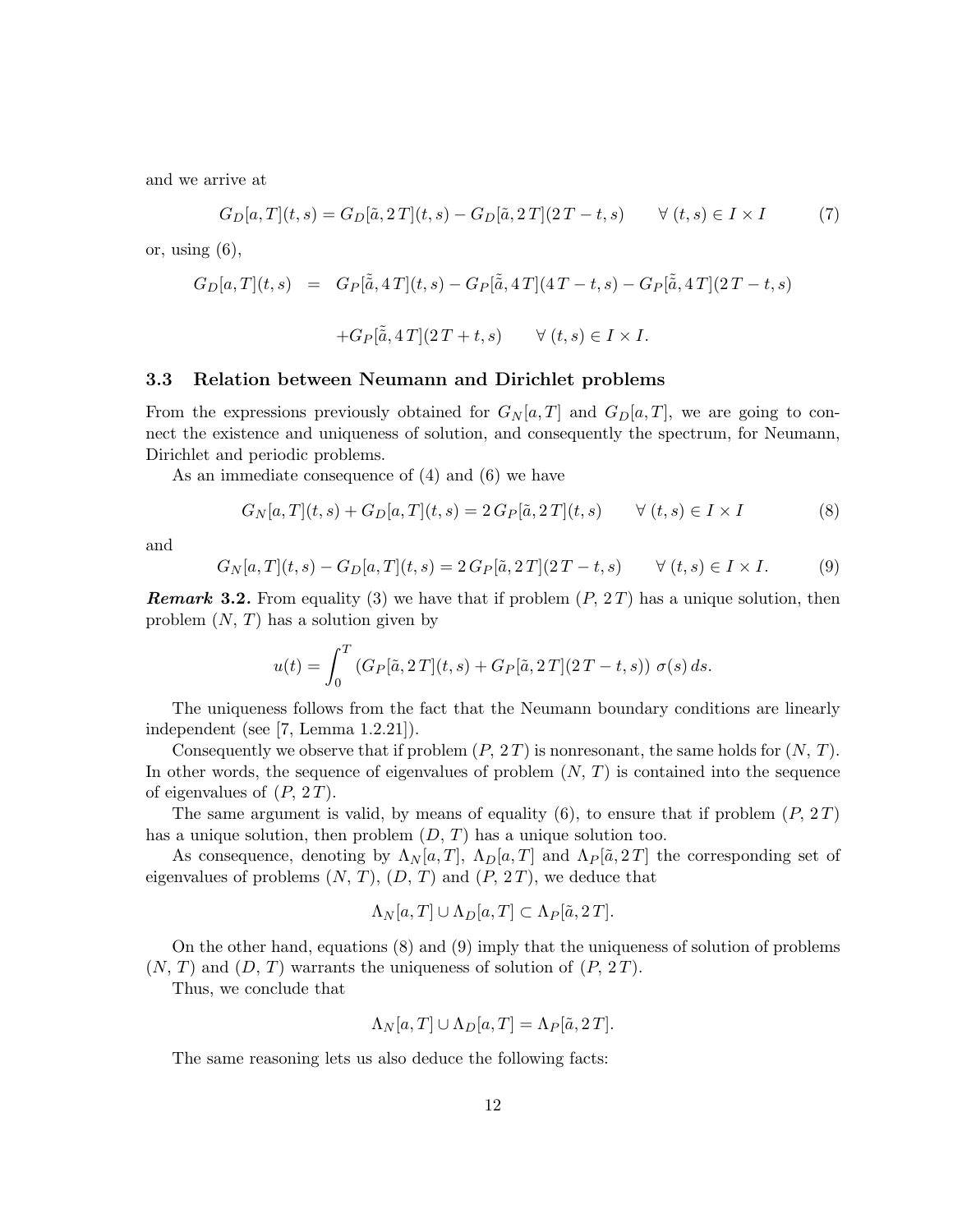- If problem  $(N, 2T)$  has a unique solution then  $(N, T)$  has a unique solution too.
- If problem  $(D, 2T)$  has a unique solution then  $(D, T)$  has a unique solution too.
- The existence and uniqueness of solution of problem

$$
u''(t) + \tilde{\tilde{a}}(t) u(t) = \sigma(t), \quad \text{a. e. } t \in [0, 4T], \quad u(0) = u(4T), \quad u'(0) = u'(4T) \quad (P, 4T)
$$

is equivalent to the existence and uniqueness of solution of  $(N, 2T)$  and  $(D, 2T)$  and, consequently, implies the existence and uniqueness of solution of  $(N, T)$  and  $(D, T)$ .

As consequence, denoting by  $\Delta_N[\tilde{a}, 2T]$ ,  $\Delta_D[\tilde{a}, 2T]$  and  $\Delta_P[\tilde{\tilde{a}}, 4T]$  the set of eigenvalues of  $(N, 2T)$ ,  $(D, 2T)$  and  $(P, 4T)$ , respectively, we have that

$$
\Delta_N[a, T] \subset \Delta_N[\tilde{a}, 2T],
$$
  

$$
\Delta_D[a, T] \subset \Delta_D[\tilde{a}, 2T]
$$

and

$$
\Delta_N[a,T] \cup \Delta_D[a,T] \subset \Delta_N[\tilde{a},2T] \cup \Delta_D[\tilde{a},2T] = \Delta_P[\tilde{\tilde{a}},4T].
$$

## 3.4 Mixed Problems and their relation with Neumann and Dirichlet

Consider now the Mixed boundary value problem

$$
u''(t) + a(t) u(t) = \sigma(t), \quad \text{a. e. } t \in I, \quad u'(0) = u(T) = 0, \quad (M_1, T)
$$

and denote by  $G_{M_1}[a,T](t,s)$  its related Green's function.

Making the odd extension v of function u to the interval  $J$ , we deduce that v is a solution of the anti-periodic problem

$$
u''(t) + \tilde{a}(t) u(t) = \tilde{\sigma}(t), \quad \text{a. e. } t \in J, \quad u(0) = -u(2T), \quad u'(0) = -u'(2T), \tag{A, 2T}
$$

with  $\tilde{\sigma}$  the odd extension of  $\sigma$  to the interval J.

Thus we conclude that

$$
G_{M_1}[a,T](t,s) = G_A[\tilde{a},2T](t,s) - G_A[\tilde{a},2T](2T-t,s) \qquad \forall (t,s) \in I \times I. \tag{10}
$$

But v also satisfies Neumann conditions on  $[0, 2T]$  so it is a solution of  $(N, 2T)$  and

$$
G_{M_1}[a,T](t,s) = G_N[\tilde{a},2T](t,s) - G_N[\tilde{a},2T](2T-t,s) \qquad \forall (t,s) \in I \times I,
$$
 (11)

or, equivalently, using equation (4)

$$
G_{M_1}[a,T](t,s) = G_P[\tilde{\tilde{a}}, 4T](t,s) + G_P[\tilde{\tilde{a}}, 4T](4T-t,s) - G_P[\tilde{\tilde{a}}, 4T](2T-t,s)
$$

$$
-G_P[\tilde{\tilde{a}}, 4T](2T+t,s) \qquad \forall (t,s) \in I \times I.
$$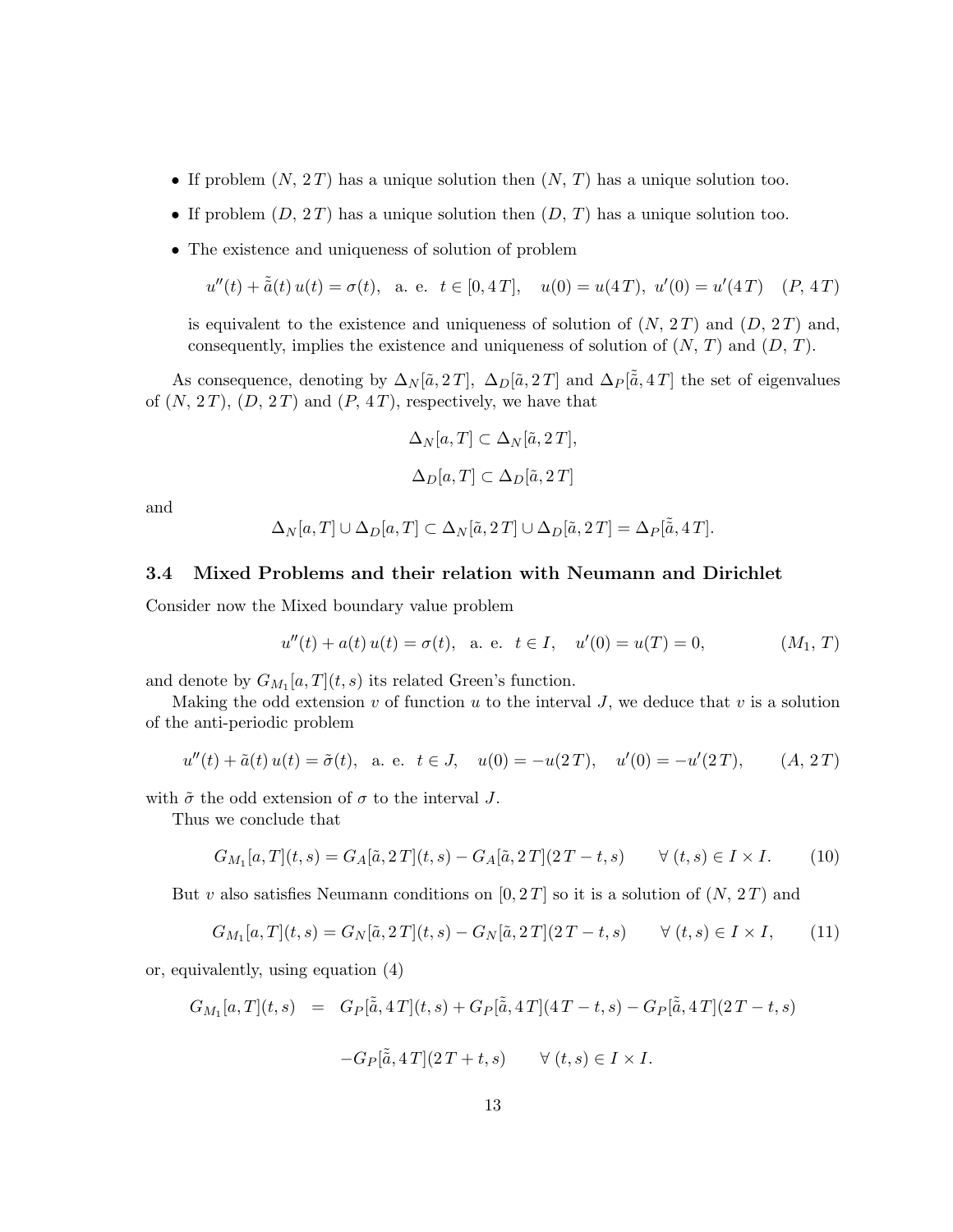We can study now the corresponding Mixed boundary value problem

$$
u''(t) + a(t) u(t) = \sigma(t)
$$
, a. e.  $t \in I$ ,  $u(0) = u'(T) = 0$ ,  $(M_2, T)$ 

denoting by  $G_{M_2}[a,T](t,s)$  its related Green's function.

Considering in this case  $v$  as the even extension of function  $u$  to the interval  $J$ , we conclude that v is a solution of problem  $(A, 2T)$  with  $\tilde{\sigma}$  the even extension of  $\sigma$ . Reasoning as in previous cases, we deduce that

$$
G_{M_2}[a,T](t,s) = G_A[\tilde{a},2T](t,s) + G_A[\tilde{a},2T](2T-t,s) \qquad \forall (t,s) \in I \times I. \tag{12}
$$

In this case, v satisfies Dirichlet conditions on the interval  $[0, 2T]$  so it is also a solution of  $(D, 2T)$  and we have that

$$
G_{M_2}[a,T](t,s) = G_D[\tilde{a},2T](t,s) + G_D[\tilde{a},2T](2T-t,s) \qquad \forall (t,s) \in I \times I,
$$
 (13)

or, which is the same, using equation (6)

$$
G_{M_2}[a, T](t, s) = G_P[\tilde{\tilde{a}}, 4T](t, s) - G_P[\tilde{\tilde{a}}, 4T](4T - t, s) + G_P[\tilde{\tilde{a}}, 4T](2T - t, s)
$$

$$
-G_P[\tilde{\tilde{a}}, 4T](2T + t, s) \qquad \forall (t, s) \in I \times I.
$$

Consequently, from (10) and (12) we deduce the following properties

$$
G_{M_2}[a, T](t, s) + G_{M_1}[a, T](t, s) = 2 G_A[\tilde{a}, 2T](t, s) \qquad \forall (t, s) \in I \times I
$$

and

$$
G_{M_2}[a,T](t,s) - G_{M_1}[a,T](t,s) = 2 G_A[\tilde{a},2T](2T-t,s) \qquad \forall (t,s) \in I \times I.
$$

Analogously, from (5) and (11) we obtain that

$$
G_N[a,T](t,s) + G_{M_1}[a,T](t,s) = 2 G_N[\tilde{a},2T](t,s) \qquad \forall (t,s) \in I \times I \tag{14}
$$

and

$$
G_N[a,T](t,s) - G_{M_1}[a,T](t,s) = 2 G_N[\tilde{a},2T](2T-t,s) \qquad \forall (t,s) \in I \times I \tag{15}
$$

and, from (7) and (13) we deduce

$$
G_{M_2}[a,T](t,s) + G_D[a,T](t,s) = 2 G_D[\tilde{a},2T](t,s) \qquad \forall (t,s) \in I \times I \tag{16}
$$

and

$$
G_{M_2}[a,T](t,s) - G_D[a,T](t,s) = 2 G_D[\tilde{a},2T](2T-t,s) \qquad \forall (t,s) \in I \times I. \tag{17}
$$

Compiling all the previous equations we arrive at

$$
G_N[a,T](t,s) + G_D[a,T](t,s) + G_{M_1}[a,T](t,s) + G_{M_2}[a,T](t,s) = 4 G_P[\tilde{a},4T](t,s) \quad \forall (t,s) \in I \times I.
$$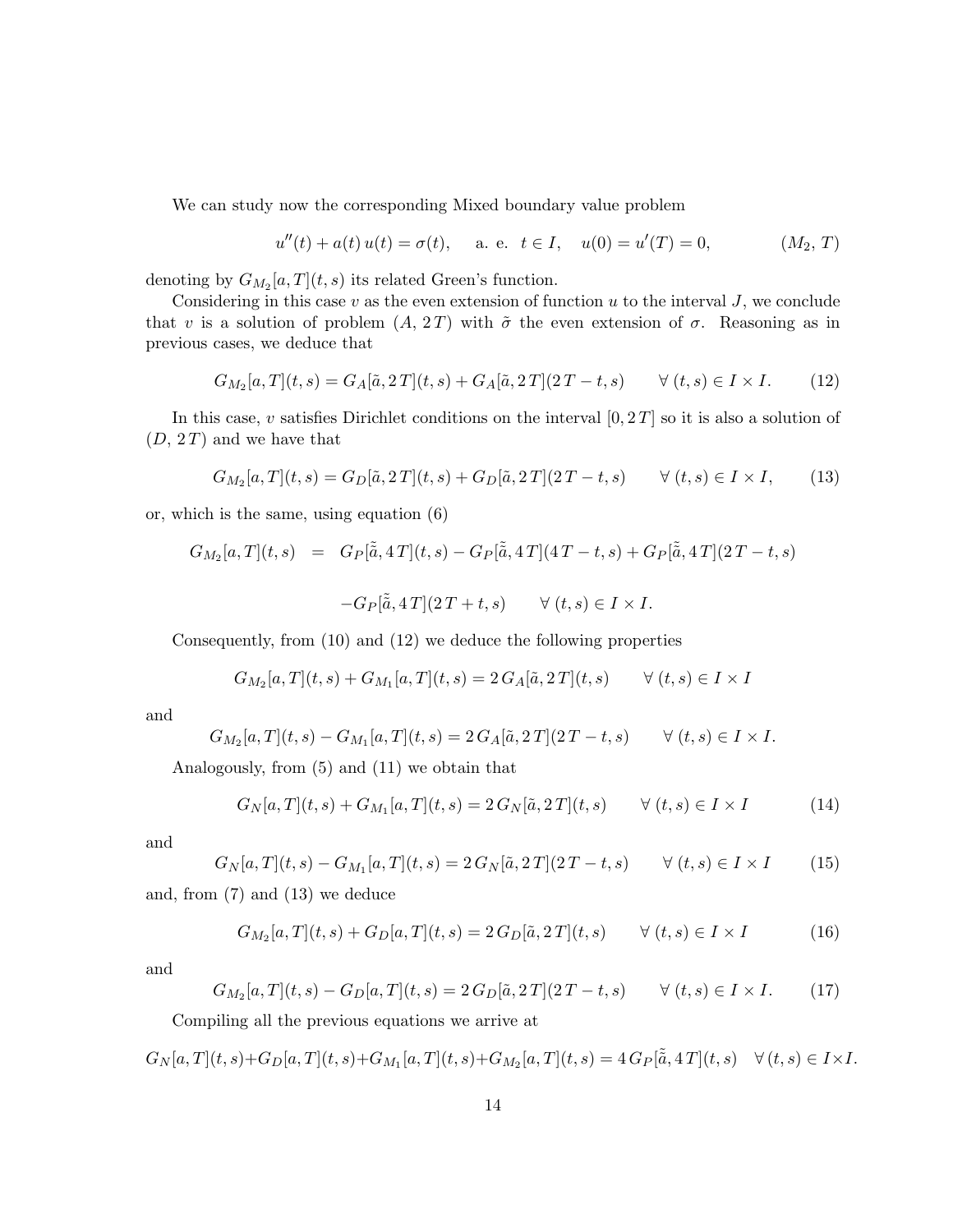**Remark 3.3.** Reasoning analogously to Remark 3.2 and taking into account the fact that all the considered boundary conditions are linearly independent, using [7, Lemma 1.2.21] we are able to deduce the following facts:

- The existence and uniqueness of solution of problems  $(M_1, T)$  and  $(M_2, T)$  is equivalent to the existence and uniqueness of solution of  $(A, 2T)$ .
- If problem  $(P, 4T)$  has a unique solution, then  $(M_1, T)$  and  $(M_2, T)$  also have a unique solution and, consequently, problem  $(A, 2T)$  has a unique solution too.
- The existence and uniqueness of solution of problems  $(N, T)$  and  $(M_1, T)$  is equivalent to the existence and uniqueness of solution of  $(N, 2T)$ .
- The existence and uniqueness of solution of problems  $(D, T)$  and  $(M_2, T)$  is equivalent to the existence and uniqueness of solution of  $(D, 2T)$ .
- From Remark 3.2, we know that the existence and uniqueness of solution of  $(N, 2T)$  and  $(D, 2T)$  is equivalent to the existence and uniqueness of solution of problem  $(P, 4T)$ . We deduce then that the periodic problem  $(P, 4T)$  has a unique solution if and only if problems  $(N, T), (D, T), (M_1, T)$  and  $(M_2, T)$  have a unique solution.

As consequence, denoting by  $\Lambda_{M_1}[a,T]$ ,  $\Lambda_{M_2}[a,T]$  and  $\Lambda_A[\tilde{a},2T]$  the set of eigenvalues of problems  $(M_1, T)$ ,  $(M_2, T)$  and  $(A, 2T)$ , respectively, we conclude that

> $\Lambda_{M_1}[a,T] \cup \Lambda_{M_2}[a,T] = \Lambda_A[\tilde{a},2T] \subset \Lambda_P[\tilde{\tilde{a}},4T],$  $\Lambda_N[a,T] \cup \Lambda_{M_1}[a,T] = \Lambda_N[\tilde{a},2T],$  $\Lambda_D[a,T] \cup \Lambda_{M_2}[a,T] = \Lambda_D[\tilde{a},2T]$

and

$$
\Lambda_N[a,T]\cup \Lambda_D[a,T]\cup \Lambda_{M_1}[a,T]\cup \Lambda_{M_2}[a,T]=\Lambda_P[\tilde{\tilde{a}},4T].
$$

Moreover, taking into account the previous inclusions and the ones obtained in Remark 3.2 it is clear that

$$
\Lambda_P[\tilde{a},2T]=\Lambda_N[a,T]\cup\Lambda_D[a,T]\subset\Lambda_P[\tilde{\tilde{a}},4T]
$$

and, consequently, we deduce

$$
\Lambda_P[\tilde{a},2T] \cup \Lambda_A[\tilde{a},2T] = \Lambda_P[\tilde{\tilde{a}},4T].
$$

On the other hand, it is possible to obtain a direct relation between the Green's functions of the two mixed problems

**Lemma 3.4.** Let  $a \in L^1(I)$  and define  $b(t) = a(T - t)$  for all  $t \in I$ . Then

$$
G_{M_1}[a, T](T - t, T - s) = G_{M_2}[b, T](t, s) \qquad \forall (t, s) \in I \times I.
$$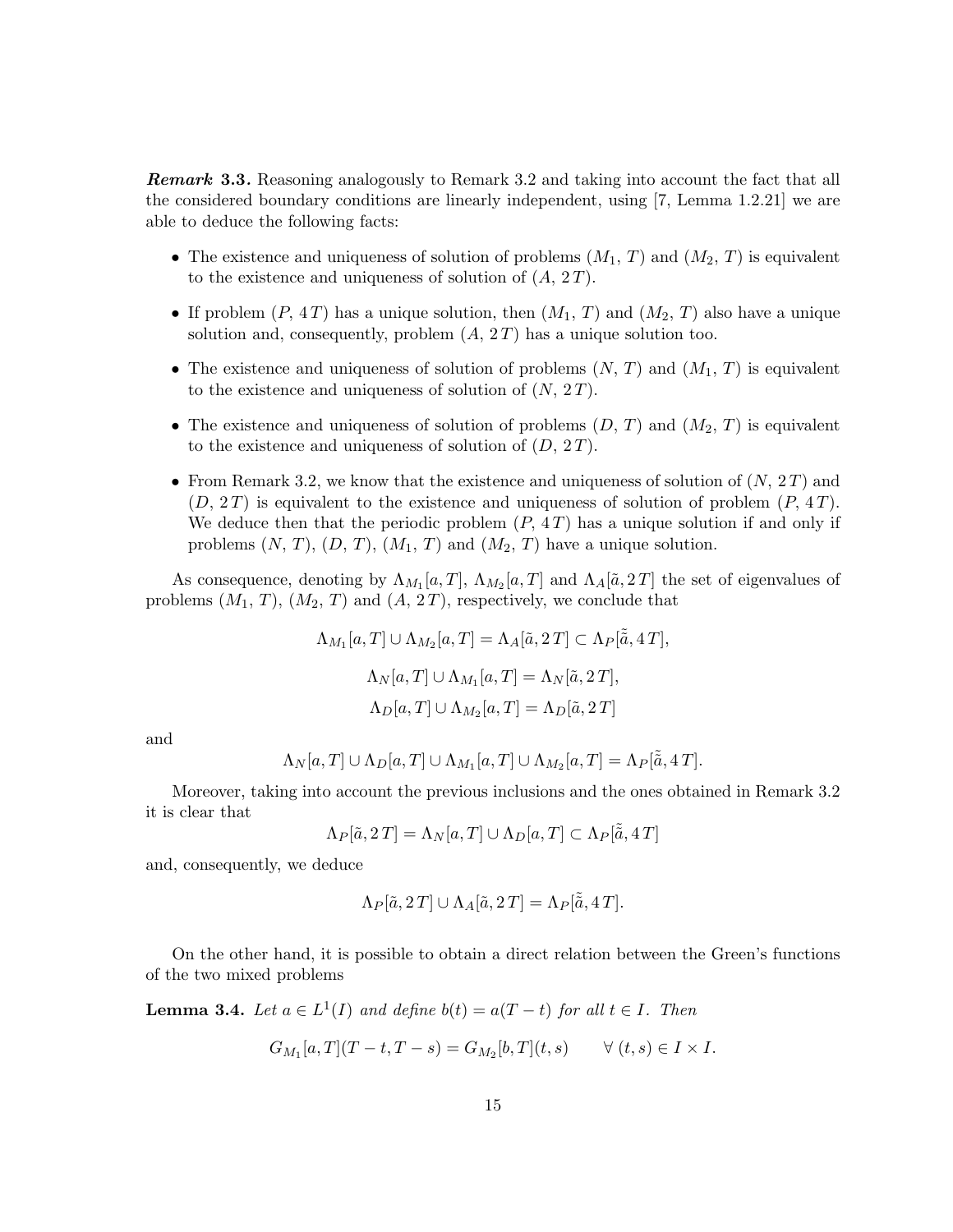*Proof.* Let u be the unique solution for the mixed problem  $(M_1, T)$ , given explicitly by

$$
u(t) = \int_0^T G_{M_1}[a,T](t,s) \,\sigma(s) \,ds.
$$

Clearly,  $v(t) = u(T - t)$  is the unique solution of the mixed problem

$$
v''(t) + b(t) v(t) = \sigma(T - t), \quad v(0) = v'(T) = 0.
$$

Therefore, we know that

$$
u(T - t) = \int_0^T G_{M_1}[a, T](T - t, s) \sigma(s) ds,
$$

meanwhile, on the other hand, we have that

$$
v(t) = \int_0^T G_{M_2}[b, T](t, s) \sigma(T - s) ds = \int_0^T G_{M_2}[b, T](t, T - s) \sigma(s) ds.
$$

As the previous equalities are valid for all  $\sigma \in L^1(I)$  we deduce that

$$
G_{M_1}[a,T](T-t,s) = G_{M_2}[b,T](t,T-s) \qquad \forall (t,s) \in I \times I
$$

or, equivalently,

$$
G_{M_1}[a,T](T-t,T-s) = G_{M_2}[b,T](t,s) \qquad \forall (t,s) \in I \times I.
$$

As an immediate consequence we have that

**Corollary 3.5.** Let  $a \in L^1(I)$  and define  $b(t) = a(T - t)$  for all  $t \in I$ . Then

$$
\Lambda_{M_1}[a,T] = \Lambda_{M_2}[b,T].
$$

In particular, if  $a(t) = a(T - t)$  then the eigenvalues of mixed problems are the same.

# 4 Some applications

### 4.1 Constant sign Green's function

We start with the adaptation of Proposition 3.1 for the Green's function of the Neumann problem. After that, we prove the existence of some order relationships between the first eigenvalues of each boundary value problem and we relate the constant sign of the diverse Green's functions considered in the previous sections. As a consequence we will deduce some comparison results between the Green's function related to various boundary value problems.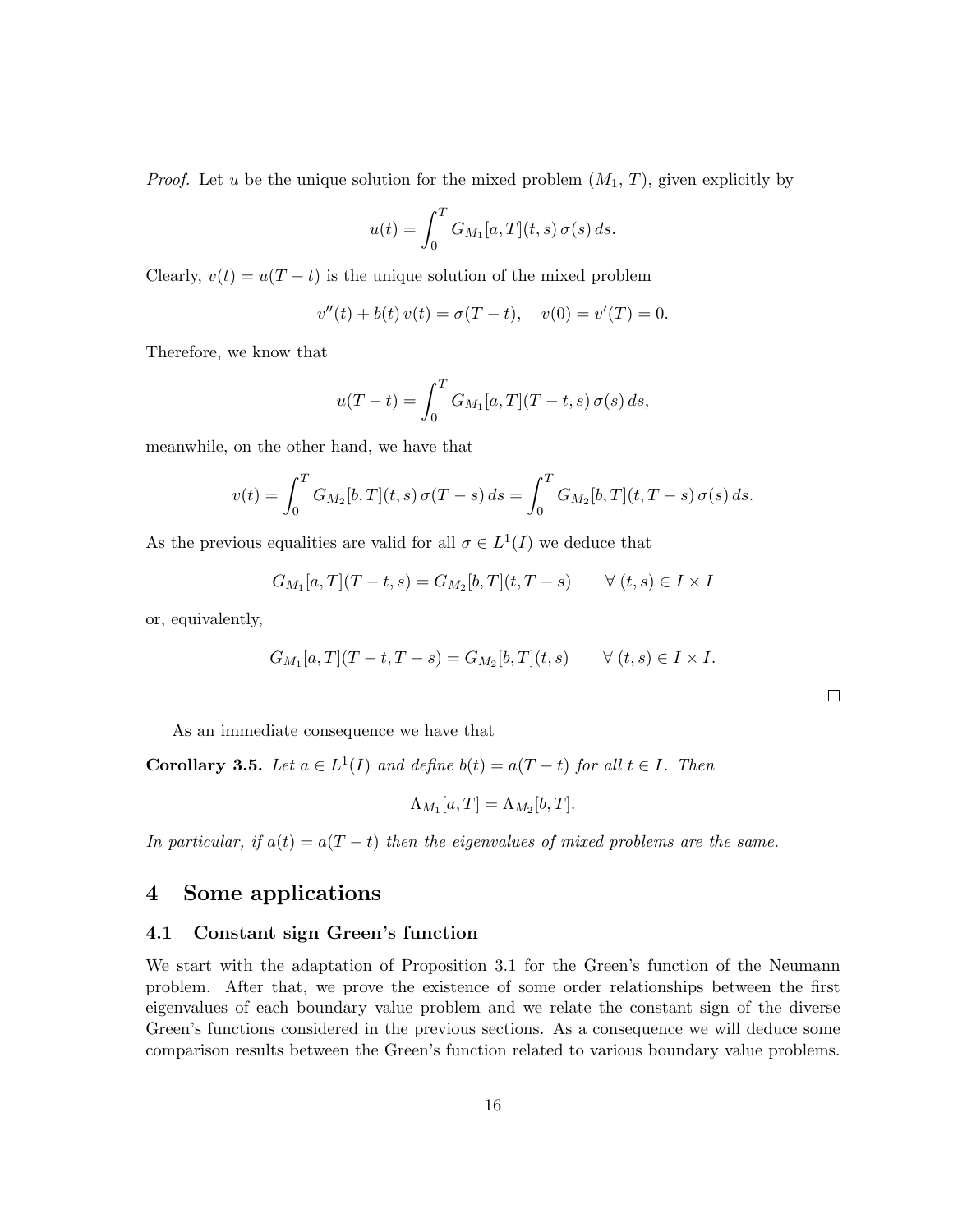Moreover some order between the different spectrums is obtained. We close this section by showing several examples that illustrate the obtained results.

Let  $\lambda_N(a,T)$  be the smallest eigenvalue of the Neumann problem

 $u''(t) + (a(t) + \lambda) u(t) = 0$ , a. e.  $t \in I$ ,  $u'(0) = u'(T) = 0$ .

Let  $\lambda_{M_1}(a,T)$  be the smallest eigenvalue of the Mixed problem

$$
u''(t) + (a(t) + \lambda) u(t) = 0, \quad \text{a. e. } t \in I, \quad u'(0) = u(T) = 0.
$$

Let  $\lambda_{M_2}(a,T)$  be the smallest eigenvalue of the Mixed problem

$$
u''(t) + (a(t) + \lambda) u(t) = 0
$$
, a. e.  $t \in I$ ,  $u(0) = u'(T) = 0$ .

**Lemma 4.1.** Suppose that the Green's function  $G_N[a,T]$  is nonnegative on  $I \times I$  and there is some  $(t_0, s_0) \in I \times I$  for which  $G_N[a, T](t_0, s_0) = 0$ , then either  $t_0 = s_0 = 0$  or  $t_0 = s_0 = T$ .

*Proof.* Suppose that  $G_N[a, T](t_0, s_0) = 0$  for some  $(t_0, s_0) \in I \times I$ . Since  $G_N[a, T] \geq 0$  on  $I \times I$ , as operator  $L[a]$  is self-adjoint, Proposition 3.1 lets us conclude that either  $(t_0, s_0)$  belongs to the boundary of the square of definition or to its diagonal.

In the first case, suppose that  $t_0 \in (0,T)$  and  $s_0 = 0$ . Then we have that  $x_0(t) \equiv$  $G_N[a,T](t,0)$  satisfies the equation

$$
x_0''(t) + a(t) x_0(t) = 0, \ t \in (0, T], \quad x_0(t_0) = x_0'(t_0) = 0,
$$

which means that  $G_N[a,T](t,0) \equiv 0$  on  $(0,T]$ .

From the symmetry of  $G_N[a,T]$ , we have that  $G_N[a,T](0,s) \equiv 0$  for all  $s \in (0,T]$ . As consequence,  $x_s(t) \equiv G_N[a,T](t,s)$  satisfies the equation

$$
x_s''(t) + a(t) x_s(t) = 0, \ t \in [0, s), \quad x_s(0) = x_s'(0) = 0,
$$

which implies that  $G_N[a,T](t,s) \equiv 0$  for all  $t < s$ . Using again the symmetry of  $G_N[a,T]$  we have that it is identically zero on  $I \times I$  and we reach a contradiction.

The argument is valid for all  $(t_0, s_0)$  in the boundary of  $I \times I$  except for  $(0, 0)$  and  $(T, T)$ .

Assume now that  $G_N[a,T](t_0,t_0) = 0$  for some  $t_0 \in (0,T)$ . In this case, defining  $x_{t_0}(t)$  as the even extension to J of  $G_N[a,T](t,t_0)$ , we have that it satisfies the equation

$$
x_{t_0}''(t) + \tilde{a}(t) x_{t_0}(t) = 0, \ t \in (t_0, 2T - t_0), \quad x_{t_0}(t_0) = x_{t_0}(2T - t_0) = 0.
$$

From classical Sturm-Liouville theory ([14]), we have that for any  $\lambda \geq 0$  every nontrivial solution of the equation

$$
y''(t) + (\tilde{a}(t) + \lambda) y(t) = 0, \ t \in \mathbb{R},
$$
\n(18)

has as least one zero on  $[t_0, 2T - t_0]$ .

Then, as the even extension to J of the positive eigenfunction on  $(0, T]$  associated with  $\lambda_{M_2}(a,T)$  solves (18), we deduce that  $\lambda_{M_2}(a,T) < 0$ .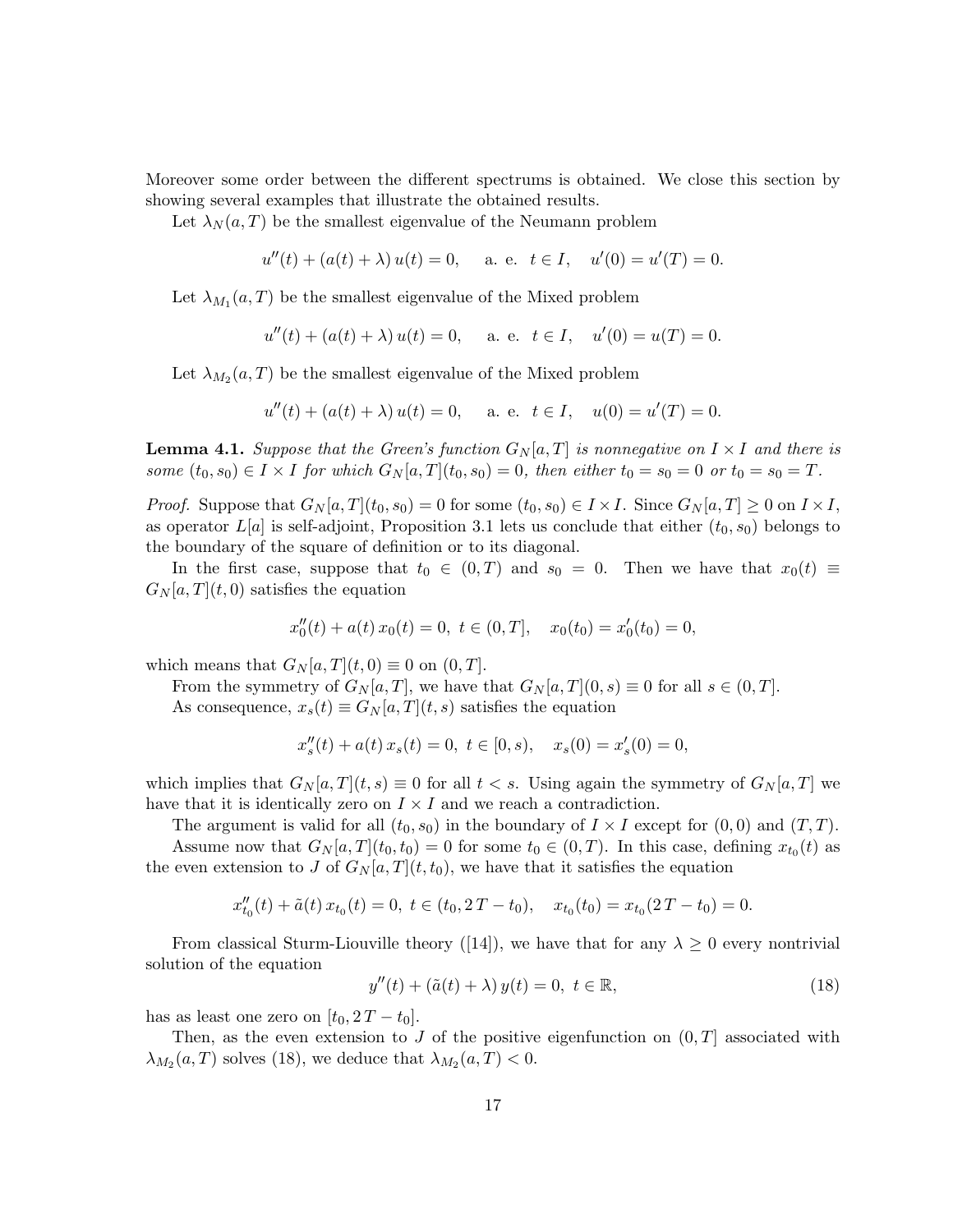As consequence, for any  $\lambda \in (\lambda_{M_2}(a, T), 0]$  we have that  $y_0$ , the even extension to J of  $G_N[a + \lambda, T](t, 0)$ , has at least one zero on  $(0, 2T)$ . Moreover, all the zeros of  $y_0$  are simple because otherwise  $G_N[a + \lambda, T](t, 0) \equiv 0$  on  $(0, T]$ , which cannot happen. Then necessarily  $y_0$ changes its sign on  $(0, 2T)$  and, as it is an even function,  $G_N[a + \lambda, T](t, 0)$  changes its sign on  $(0, T)$ . This contradicts the hypothesis that  $G_N[a, T]$  is nonnegative on  $I \times I$ .  $\Box$ 

Note that if  $G_N[a,T](0,0) = 0$  we have that  $x(t) \equiv G_N[a,T](t,0)$  is a solution of

$$
x''(t) + a(t)x(t) = 0, \ t \in I, \quad x(0) = x'(T) = 0.
$$
\n(19)

Moreover, when  $G_N[a,T](T,T) = 0$ ,  $y(t) = G_N[a,T](t,T)$  is a solution of

 $y''(t) + a(t)y(t) = 0, t \in I, y'(0) = y(T) = 0.$  (20)

As consequence, we deduce the following result

**Corollary 4.2.** If  $G_P[\tilde{a}, 2T]$  has constant sign on  $J \times J$  then  $G_N[a, T]$  has the same sign as  $G_P[\tilde{a},2T]$  on  $I \times I$  and it is different from zero for all  $(t,s) \in (I \times I) \setminus \{(0,0) \cup (T,T)\}.$ 

Moreover,  $G_N[a,T](T,T) = 0$  if and only only if equation (19) has a non zero and constant sign solution on  $[0, T)$ , which means that  $\lambda_{M_2}(a, T) = 0$ .

 $G_N[a,T](0,0) = 0$  if and only if equation (20) has a non zero and constant sign solution on  $(0, T]$ , which means that  $\lambda_{M_1}(a, T) = 0$ .

In the sequel we prove some relations between the first eigenvalues of various problems.

**Theorem 4.3.** The following equalities are fulfilled for any  $a \in L^1(I)$ .

- 1.  $\lambda_N(a,T) = \lambda_N(\tilde{a}, 2T) = \lambda_P(\tilde{a}, 2T)$ .
- 2.  $G_N[a + \lambda, T](t, s) < 0$  for all  $(t, s) \in I \times I$  if and only if  $\lambda < \lambda_P(\tilde{a}, 2T)$ .
- 3.  $G_N[a+\lambda,T](t,s) > 0$  on  $I \times I$  if and only if  $\lambda_P(\tilde{a},2T) < \lambda < \min{\{\lambda_{M_1}(a,T),\lambda_{M_2}(a,T)\}}$ .
- 4.  $G_N[a + \lambda, T](t, s) > 0$  for all  $(t, s) \in (I \times I) \setminus \{(0, 0) \cup (T, T)\}\$ if and only if  $\lambda_P(\tilde{a}, 2T) <$  $\lambda \leq \min\{\lambda_{M_1}(a,T), \lambda_{M_2}(a,T)\}.$
- 5.  $G_N[a,T](0,0) = 2 G_P[\tilde{a},2T](0,0)$  and  $\lambda_{M_1}(a,T)$  is characterized as the first root of equation

$$
(G_N[a + \lambda, T](0,0) =) G_P[\tilde{a} + \lambda, 2T](0,0) = 0.
$$

6.  $G_N[a,T](T,T) = 2 G_P[\tilde{a},2T](T,T)$  and  $\lambda_{M_2}(a,T)$  is characterized as the first root of equation

$$
(G_N[a + \lambda, T](T, T) =) G_P[\tilde{a} + \lambda, 2T](T, T) = 0.
$$

- 7.  $\lambda_A(\tilde{a}, 2T) = \min \{ \lambda_{M_1}(a, T), \lambda_{M_2}(a, T) \}.$
- 8.  $\lambda_{M_2}(a,T) = \lambda_D(\tilde{a},2T) < \lambda_D(a,T)$ .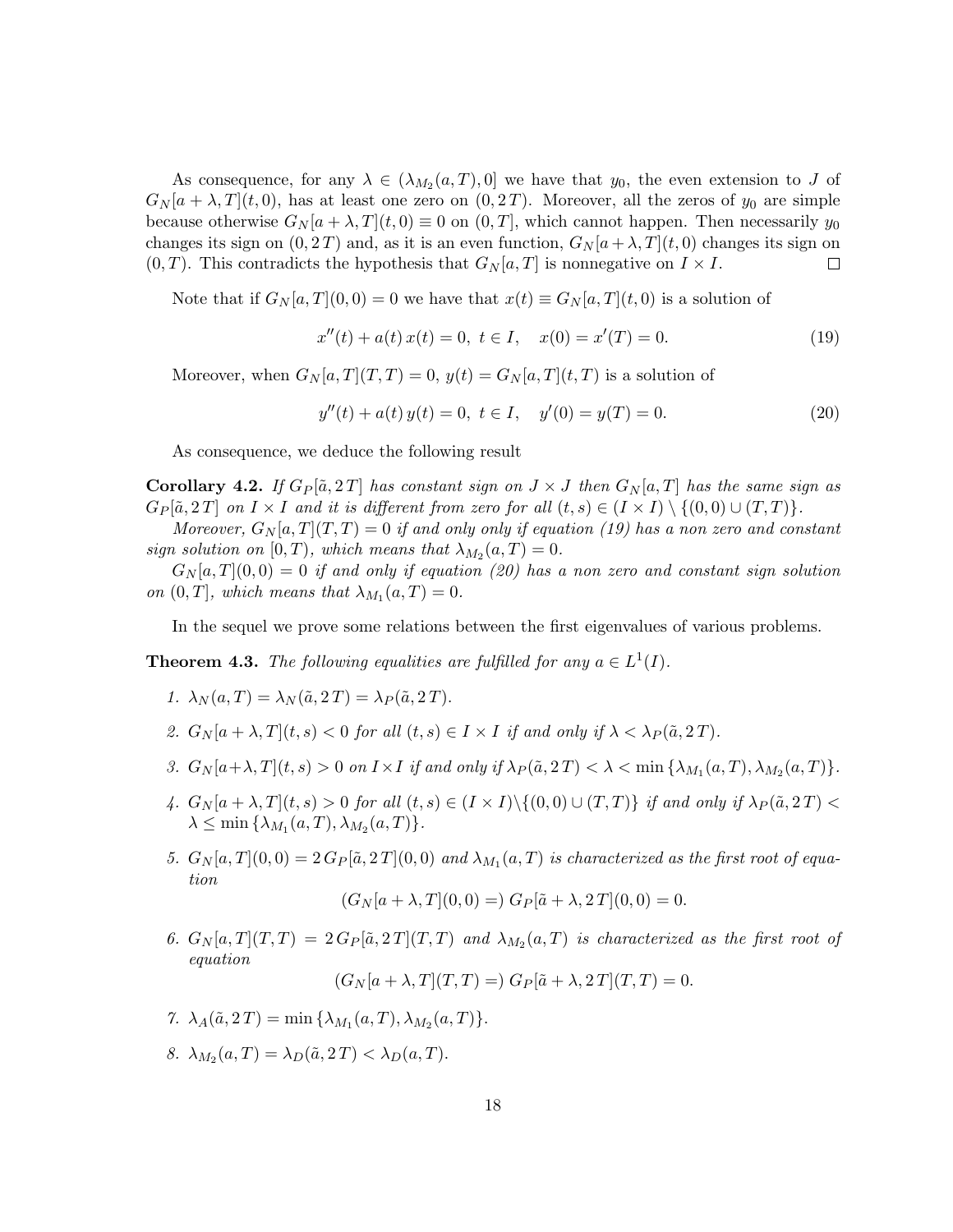9.  $\lambda_N(a,T) < \lambda_{M_1}(a,T)$ .

*Proof.* Suppose that the periodic problem  $(P, 2T)$  is uniquely solvable. From Remark 3.2, we know that the Neumann problem  $(N, T)$  is uniquely solvable too.

From Lemmas 2.3 and 2.7, we know that  $G_P[\tilde{a} + \lambda, 2T]$  is strictly negative on  $J \times J$  if and only if  $\lambda < \lambda_P(\tilde{a}, 2T)$  and it is nonnegative on  $J \times J$  if and only if  $\lambda_P(\tilde{a}, 2T) < \lambda \leq \lambda_A(\tilde{a}, 2T)$ .

As consequence, equation (4) implies that  $G_N[a + \lambda, T]$  is strictly negative on  $I \times I$  (and consequently condition  $(N_q)$  is verified) for all  $\lambda < \lambda_P(\tilde{a}, 2T)$  and it is nonnegative on  $I \times I$ (and satisfies  $(P_q)$ ) for all  $\lambda_P(\tilde{a}, 2T) < \lambda \leq \lambda_A(\tilde{a}, 2T)$ .

Since, as it is pointed out in Lemma 2.10, the set of parameters  $\lambda$  for which the maximum principle holds is connected, and its supremum is the first eigenvalue of the considered operator, we conclude that  $G_N[a + \lambda, T]$  is strictly negative on  $I \times I$  if and only if  $\lambda < \lambda_P(\tilde{a}, 2T)$  and  $\lambda_N(a,T) = \lambda_P(\tilde{a},2T).$ 

Let  $u_N$  be an eigenfunction associated to  $\lambda_N(a,T)$ . From classical spectral theory we know that  $\lambda_N(a,T)$  is simple and  $u_N$  is strictly positive on  $(0,T)$ . In fact, it is strictly positive on the closed interval because, on the contrary, we would have that  $u_N(0) = u'_N(0) = 0$  (or  $u_N(T) = u'_N(T) = 0$  and we would conclude that  $u_N$  is identically zero on I.

Considering now the even extension of  $u<sub>N</sub>$  to the interval J, we have that it remains an eigenfunction associated to the same value  $\lambda_N(a,T)$  for the potential  $\tilde{a}$  defined on the interval J. Since it is strictly positive on J, we deduce that  $\lambda_N(a,T)$  is the smallest eigenvalue of  $(N, 2T)$ , that is,  $\lambda_N(a,T) = \lambda_N(\tilde{a}, 2T)$ .

So the two first identities are proved.

On the other hand, we know that  $G_N[a + \lambda, T]$  is nonnegative on  $I \times I$  for all  $\lambda_P(\tilde{a}, 2T)$  $\lambda \leq \lambda_A(\tilde{a}, 2T)$ . So Lemma 2.11 implies that the maximum  $\lambda$  for which the Green's function is nonnegative on  $I \times I$  is not an eigenvalue of the Neumann problem. Lemma 4.1 and Corollary 4.2 ensure that such value is exactly  $\min \{\lambda_{M_1}(a, T), \lambda_{M_2}(a, T)\}\.$  So assertions three and four are proved.

Now, using equality (4) and the fact that  $G_P[\tilde{a} + \lambda, 2T](0,0) = G_P[\tilde{a} + \lambda, 2T](2T,0)$ , we conclude that for all  $\lambda \in \mathbb{R}$  the following equalities hold

$$
G_N[a + \lambda, T](0,0) = 2 G_P[\tilde{a} + \lambda, 2T](0,0),
$$
\n(21)

and

$$
G_N[a + \lambda, T](T, T) = 2 G_P[\tilde{a} + \lambda, 2T](T, T). \tag{22}
$$

From Lemma 2.4, we have that while both values on equations (21) and (22) are positive, they are strictly decreasing with respect to  $\lambda$ . Thus, Corollary 4.2 ensures that  $\lambda_{M_1}(a,T)$  is the first zero of (21) and  $\lambda_{M_2}(a,T)$  the first zero of (22). Then, assertions five and six hold.

Assertion seven is an immediate consequence of  $\Lambda_A[\tilde{a}, 2T] = \Lambda_{M_1}[a, T] \cup \Lambda_{M_2}[a, T]$ .

To see assertion eight, it is enough to consider the even extension to  $J$  of the eigenfunction associated to  $\lambda_{M_2}(a,T)$ . Obviously it satisfies Dirichlet boundary conditions and is positive on  $(0,2T)$ . Thus,  $\lambda_{M_2}(a,T) = \lambda_D(\tilde{a},2T)$ .

Taking into account that if we consider the odd extension to J of the eigenfunction related to the Dirichlet problem with  $\lambda_D(a, T)$  (which is positive on  $(0, T)$ ), we obtain a changing sign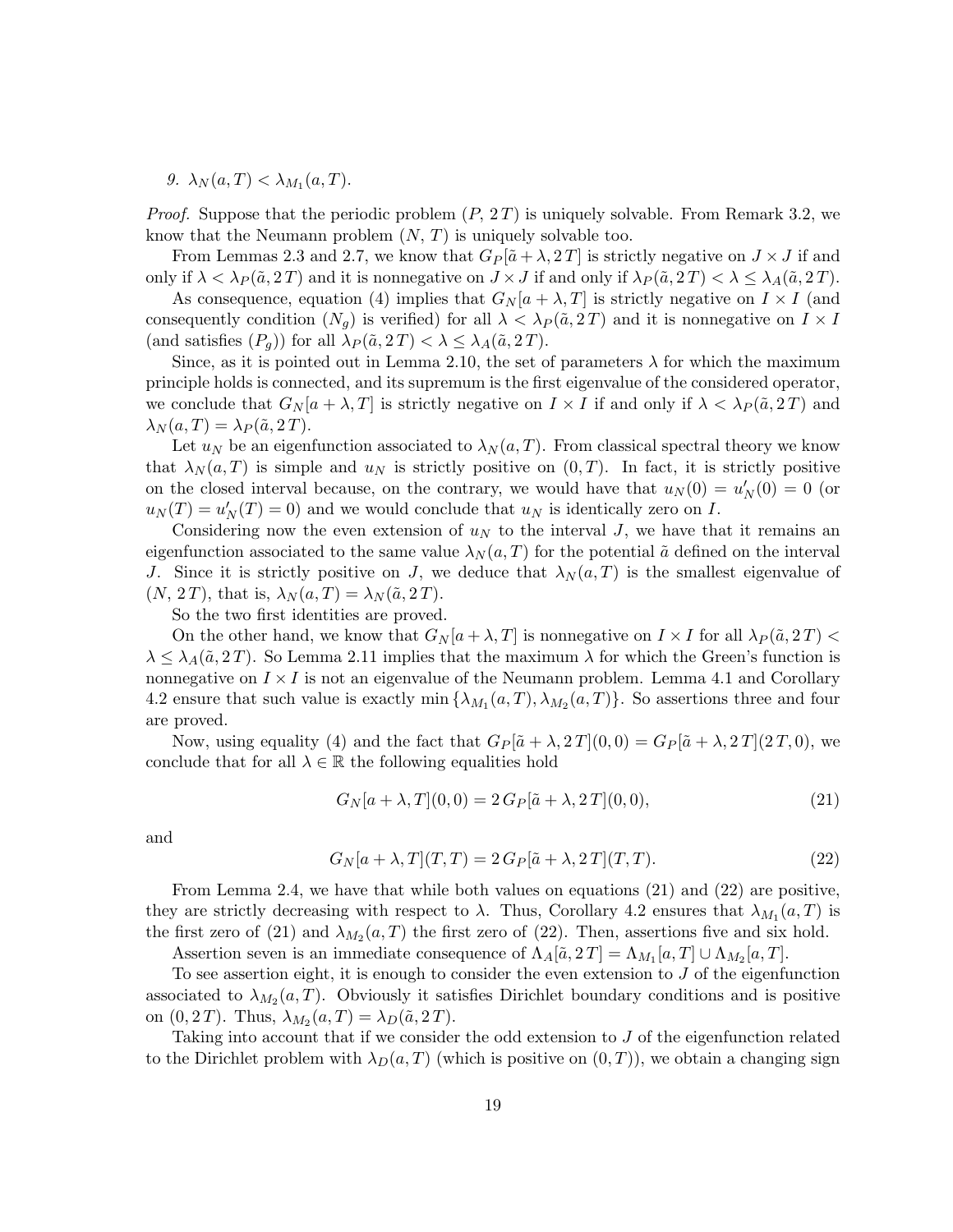eigenfunction of  $(D, 2T)$ . Consequently,  $\lambda_D(a, T)$  is an eigenvalue of this problem too, but it is not the least one because the associated eigenfunction has not constant sign on  $(0, 2T)$ . As consequence,  $\lambda_D(\tilde{a}, 2T) < \lambda_D(a, T)$ .

The same reasoning is valid to prove assertion nine. Indeed, the odd extension to J of the eigenfunction related to  $\lambda_{M_1}(a,T)$  (which is positive on  $(0,T)$ ) is an eigenfunction of  $(N, 2T)$ and changes its sign on J. Consequently  $\lambda_{M_1}(a,T) > \lambda_N(\tilde{a},2T) = \lambda_N(a,T)$ .  $\Box$ 

**Remark 4.4.** Corollary 3.5 assures that both  $\lambda_A(\tilde{a}, 2T) = \lambda_{M_1}(a, T)$  and  $\lambda_A(\tilde{a}, 2T) = \lambda_{M_2}(a, T)$ are possible in assertion four of the previous theorem. Indeed, if for some potential  $a, \lambda_{M_1}(a, T)$  <  $\lambda_{M_2}(a,T)$ , then necessarily  $\lambda_{M_2}(b,T) < \lambda_{M_1}(b,T)$  for  $b(t) = a(T-t)$ .

For an arbitrary potential a we obtain the following corollaries.

**Corollary 4.5.** The following equalities are fulfilled for any  $a \in L^1(I)$ .

- 1.  $G_N[a,T](t,s) < 0$  for all  $(t,s) \in I \times I$  if and only if  $0 < \lambda_P(\tilde{a},2T)$   $(=\lambda_N(a,T))$ .
- 2.  $G_N[a,T](t,s) > 0$  for all  $(t,s) \in (0,T) \times (0,T)$  if and only if  $(\lambda_N(a,T) = \lambda_P(a,T) <$  $0 \le \min \{ \lambda_{M_1}(a, T), \lambda_{M_2}(a, T) \} (\le \lambda_D(\tilde{a}, 2T) < \lambda_D(a, T)).$

**Corollary 4.6.** The following property holds for any  $a \in L^1(I)$ :  $G_{M_2}[a + \lambda](t,s) < 0$  for all  $(t,s) \in (0,T] \times (0,T]$  if and only if  $\lambda < \lambda_{M_2}(a,T)$ .

*Proof.* From Lemma 2.9 we know that  $G_D[\tilde{a} + \lambda, 2T]$  is strictly negative on  $(0, 2T) \times (0, 2T)$ if and only if  $\lambda < \lambda_D(\tilde{a}, 2T)$ .

Then, considering equation (13), it is immediately deduced that if  $\lambda < \lambda_D(\tilde{a}, 2T)$ ,  $G_{M_2}[a, T]$ is strictly negative on  $(0, T] \times (0, T]$ . We conclude the result from Lemma 2.10 and the fact that  $\lambda_D(\tilde{a}, 2T) = \lambda_{M_2}(a, T)$ .  $\Box$ 

Moreover, as an immediate consequence of Corollaries 3.5 and 4.6 we have

## Corollary 4.7. Let  $a \in L^1(I)$ , then:

 $G_{M_1}[a + \lambda](t,s) < 0$  for all  $(t,s) \in [0,T) \times [0,T)$  if and only if  $\lambda < \lambda_{M_1}(a,T)$ .

From the previous results we deduce some relations between the constant sign of the Green's functions.

**Corollary 4.8.** For any  $a \in L^1(I)$  we have the following properties.

- 1.  $G_P[\tilde{a}, 2T] < 0$  on  $J \times J$  if and only if  $G_N[a, T] < 0$  on  $I \times I$ . This is equivalent to  $G_N[\tilde{a}, 2T] < 0$  on  $J \times J$ .
- 2.  $G_P[\tilde{a}, 2T] > 0$  on  $(0, 2T) \times (0, 2T)$  if and only if  $G_N[a, T] > 0$  on  $(0, T) \times (0, T)$ .
- 3. If  $G_N[\tilde{a}, 2T] > 0$  on  $(0, 2T) \times (0, 2T)$  then  $G_N[a, T] > 0$  on  $(0, T) \times (0, T)$ .
- 4. If  $G_P[\tilde{a}, 2T] < 0$  on  $J \times J$  then  $G_D[\tilde{a}, 2T] < 0$  on  $(0, 2T) \times (0, 2T)$ .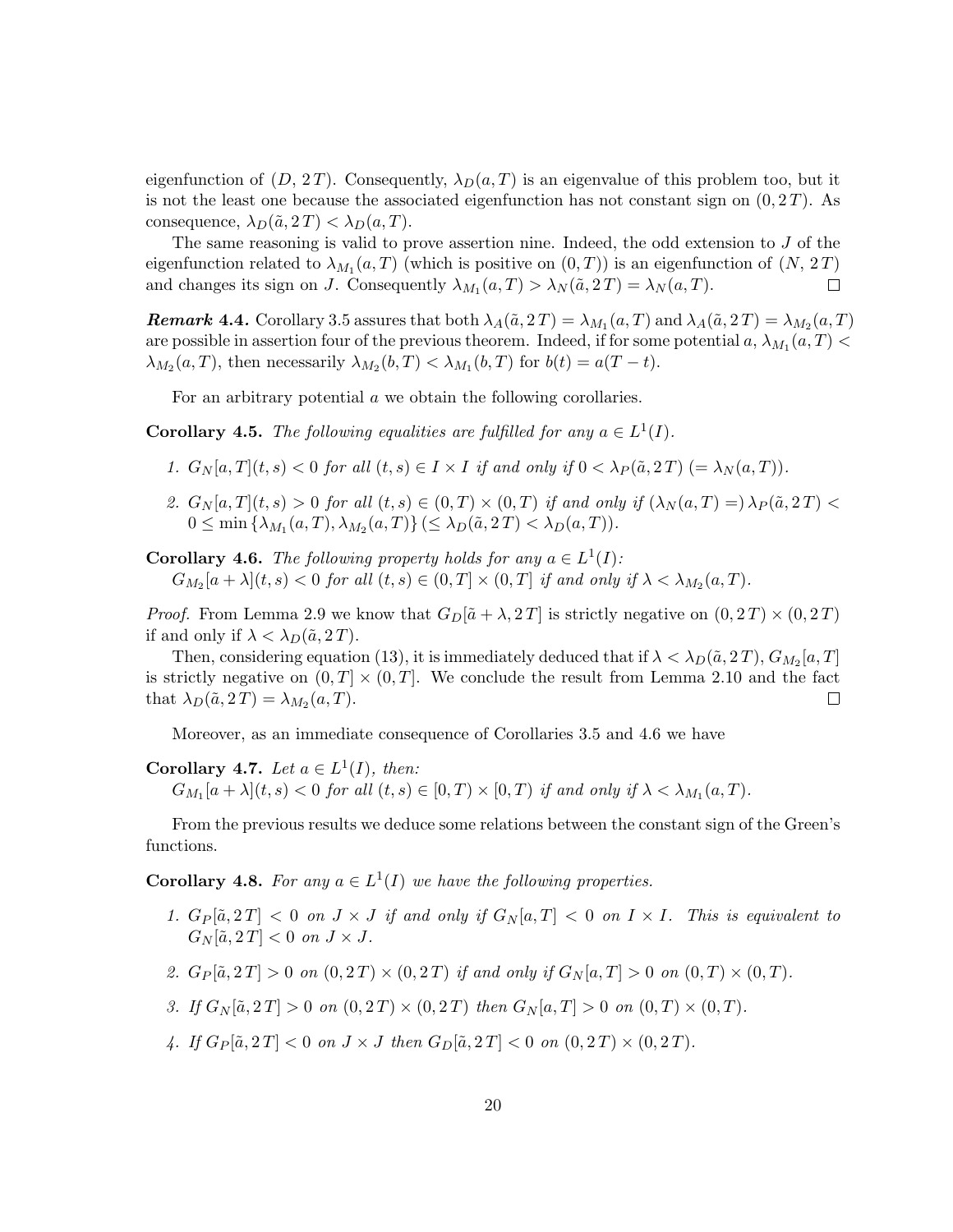- 5. If  $G_P[\tilde{a}, 2T] > 0$  on  $(0, 2T) \times (0, 2T)$  then  $G_D[\tilde{a}, 2T] < 0$  on  $(0, 2T) \times (0, 2T)$ .
- 6. If  $G_N[a,T]$  (or  $G_P[\tilde{a},2T]$ ) has constant sign on  $I \times I$ , then  $G_D[a,T] < 0$  on  $(0,T) \times (0,T)$ ,  $G_{M_1}[a,T] < 0$  on  $[0,T) \times [0,T)$  and  $G_{M_2}[a,T] < 0$  on  $(0,T] \times (0,T]$ .
- 7.  $G_D[\tilde{a}, 2T] < 0$  on  $(0, 2T) \times (0, 2T)$  if and only if  $G_{M_2}[a, T] < 0$  on  $(0, T] \times (0, T]$ .
- 8. If  $G_{M_2}[a,T] < 0$  on  $(0,T] \times (0,T]$  or  $G_{M_1}[a,T] < 0$  on  $(0,T) \times (0,T)$  then  $G_D[a,T] < 0$ *on*  $(0, T) \times (0, T)$ .

**Remark 4.9.** Some necessary and sufficient conditions to ensure the constant sign of the periodic Green's function are given in [3, 4, 10, 17, 19, 20]. From the relations established in the previous corollary it is immediate to adapt all these results to the Green's functions of Neumann, Dirichlet and Mixed problems.

## 4.2 Comparison Principles

From the relations between the constant sign of the Green's functions (Corollary 4.8), as well as the explicit expressions obtained in Section 3 for such functions, we will deduce some comparison criteria for Green's functions of various problems and, as a consequence, for solutions of the related non homogeneous linear problems.

From (8) and (9), we obtain

**Corollary 4.10.** If  $G_P[\tilde{a}, 2T] \geq 0$  on  $J \times J$ , then

$$
G_N[a,T](t,s) \ge |G_D[a,T](t,s)| \left( = -G_D[a,T](t,s) \right) \qquad \forall \ (t,s) \in I \times I.
$$

If  $G_P[\tilde{a}, 2T] < 0$  on  $J \times J$ , then

$$
G_N[a,T](t,s) < G_D[a,T](t,s) \le 0 \qquad \forall (t,s) \in I \times I.
$$

As consequence, we deduce the following comparison principles:

**Theorem 4.11.** Suppose that  $G_P[\tilde{a}, 2T] \geq 0$  on  $J \times J$ . Let  $u_N$  be the unique solution of problem  $(N, T)$  for  $\sigma = \sigma_1$  and  $u_D$  the unique solution of problem  $(D, T)$  for  $\sigma = \sigma_2$ . Suppose that  $|\sigma_2(t)| \leq \sigma_1(t)$  a. e.  $t \in I$ , then  $|u_D(t)| \leq u_N(t)$  for all  $t \in I$ .

Proof. By definition of Green's functions, as consequence of Corollary 4.10 we have the following inequalities for every  $t \in I$ :

$$
|u_D(t)| = \left| \int_0^T G_D[a, T](t, s) \sigma_2(s) ds \right| \leq \int_0^T |G_D[a, T](t, s)| |\sigma_2(s)| ds
$$
  

$$
\leq \int_0^T G_N[a, T](t, s) |\sigma_2(s)| ds \leq \int_0^T G_N[a, T](t, s) \sigma_1(s) ds = u_N(t).
$$

 $\Box$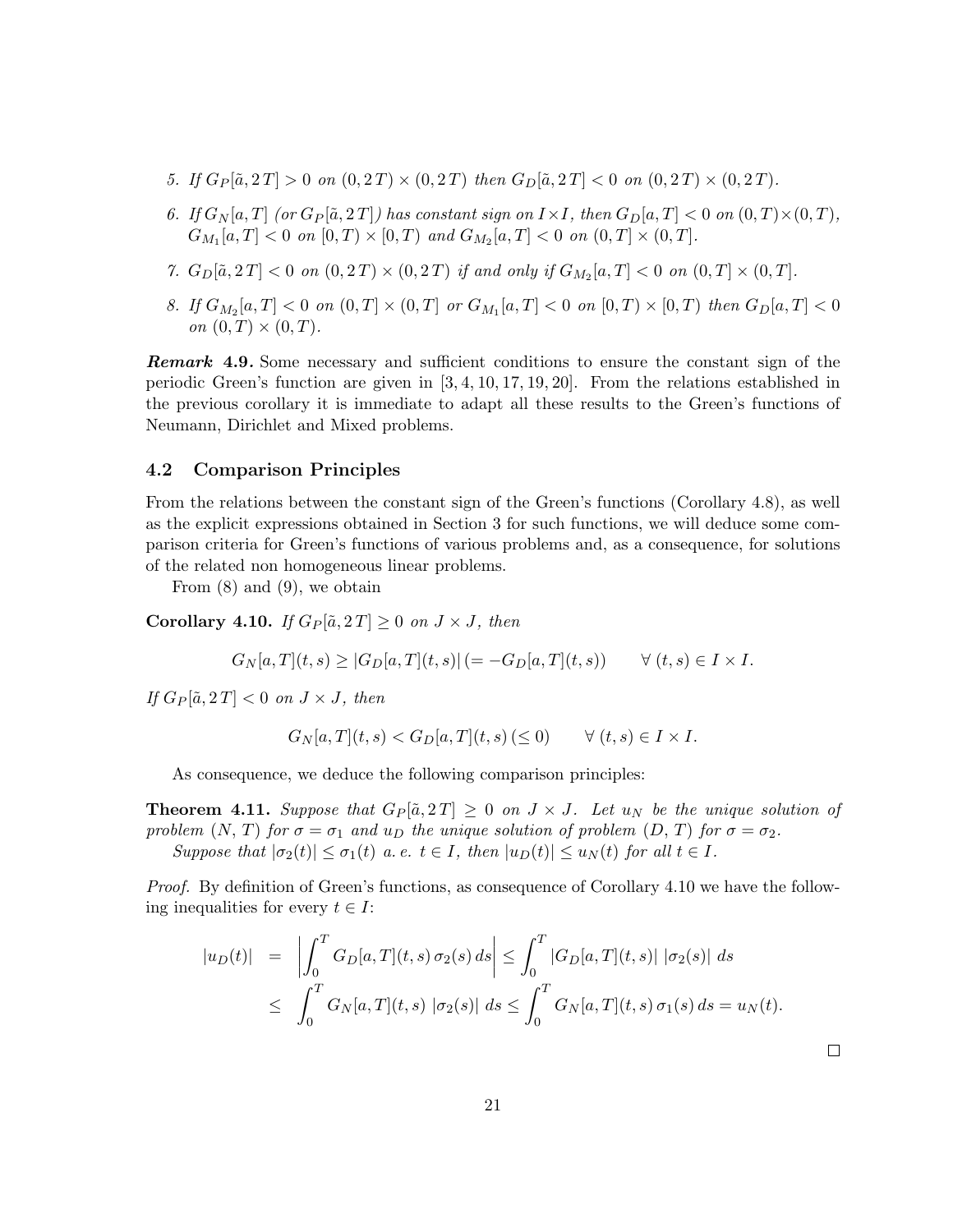**Theorem 4.12.** Suppose that  $G_P[\tilde{a}, 2T] < 0$  on  $J \times J$ . Let  $u_D$  be the unique solution of problem  $(D, T)$  for  $\sigma = \sigma_1$  and  $u_N$  the unique solution of problem  $(N, T)$  for  $\sigma = \sigma_2$ .

- 1. If  $0 \leq \sigma_2(t) \leq \sigma_1(t)$  a. e.  $t \in I$ , then  $u_N(t) \leq u_D(t) \leq 0$  for all  $t \in I$ .
- 2. If  $0 \ge \sigma_2(t) \ge \sigma_1(t)$  a.e.  $t \in I$ , then  $u_N(t) \ge u_D(t) \ge 0$  for all  $t \in I$ .

Analogously, from  $(14)$ ,  $(15)$ ,  $(16)$  and  $(17)$  we conclude that

Corollary 4.13. If  $G_N[\tilde{a}, 2T] \geq 0$  on  $J \times J$ , then

$$
G_N[a,T](t,s) \ge |G_{M_1}[a,T](t,s)| \left( = -G_{M_1}[a,T](t,s) \right) \qquad \forall (t,s) \in I \times I.
$$

If  $G_N[\tilde{a}, 2T] < 0$  on  $J \times J$ , then

$$
G_N[a,T](t,s) < G_{M_1}[a,T](t,s) \, (\le 0) \qquad \forall \, (t,s) \in I \times I.
$$

If  $G_D[\tilde{a}, 2T] \leq 0$  on  $J \times J$ , then

$$
G_{M_2}[a,T](t,s) < G_D[a,T](t,s) \quad \leq 0, \qquad \forall \ (t,s) \in I \times I.
$$

As consequence, we deduce the following comparison principles

**Theorem 4.14.** Suppose that  $G_N[\tilde{a}, 2T] \geq 0$  on  $J \times J$ . Let  $u_N$  be the unique solution of problem  $(N, T)$  for  $\sigma = \sigma_1$  and  $u_{M_1}$  the unique solution of  $(M_1, T)$  for  $\sigma = \sigma_2$ . Suppose that  $|\sigma_2(t)| \leq \sigma_1(t)$  a. e.  $t \in I$ , then  $|u_{M_1}(t)| \leq u_N(t)$  for all  $t \in I$ .

**Theorem 4.15.** Suppose that  $G_N[\tilde{a}, 2T] < 0$  on  $J \times J$ . Let  $u_{M_1}$  be the unique solution of problem  $(M_1, T)$  for  $\sigma = \sigma_1$  and  $u_N$  the unique solution of  $(N, T)$  for  $\sigma = \sigma_2$ .

- 1. If  $0 \leq \sigma_2(t) \leq \sigma_1(t)$  a. e.  $t \in I$ , then  $u_N(t) \leq u_{M_1}(t) \leq 0$  for all  $t \in I$ .
- 2. If  $0 \ge \sigma_2(t) \ge \sigma_1(t)$  a. e.  $t \in I$ , then  $u_N(t) \ge u_{M_1}(t) \ge 0$  for all  $t \in I$ .

**Theorem 4.16.** Suppose that  $G_D[\tilde{a}, 2T] \leq 0$  on  $J \times J$ . Let  $u_D$  be the unique solution of problem  $(D, T)$  for  $\sigma = \sigma_1$  and  $u_{M_2}$  the unique solution of problem  $(M_2, T)$  for  $\sigma = \sigma_2$ .

- 1. If  $0 \leq \sigma_2(t) \leq \sigma_1(t)$  a. e.  $t \in I$ , then  $u_{M_2}(t) \leq u_D(t) \leq 0$  for all  $t \in I$ .
- 2. If  $0 \ge \sigma_2(t) \ge \sigma_1(t)$  a. e.  $t \in I$ , then  $u_{M_2}(t) \ge u_D(t) \ge 0$  for all  $t \in I$ .

Rewriting Corollaries 4.10 and 4.13 in terms of eigenvalues, we have the following

Corollary 4.17. If  $(\lambda_N(a,T) = \lambda_P(\tilde{a}, 2T) < 0 \leq \lambda_A(\tilde{a}, 2T)$ , then

$$
G_N[a,T](t,s) \ge -G_D[a,T](t,s) \ge 0 \qquad \forall (t,s) \in I \times I.
$$

If  $(\lambda_N(a, T) = \lambda_N(\tilde{a}, 2T) = \lambda_P(\tilde{a}, 4T) = \lambda_P(\tilde{a}, 2T) > 0$ , then

 $G_N[a,T](t,s) < G_D[a,T](t,s) \leq 0 \quad \forall (t,s) \in I \times I$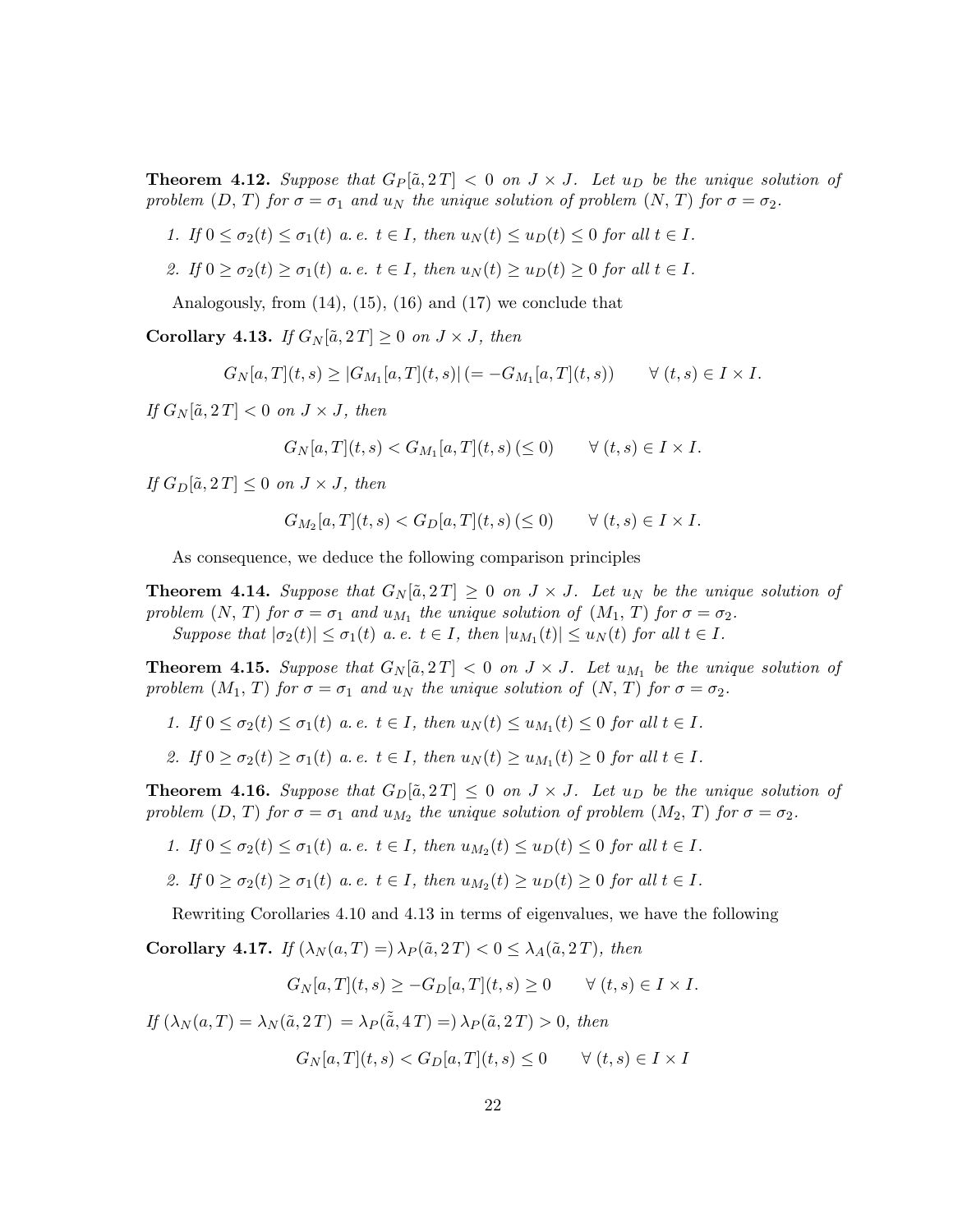and

$$
G_N[a,T](t,s) < G_{M_1}[a,T](t,s) \le 0 \qquad \forall (t,s) \in I \times I.
$$
\n
$$
If \left(\lambda_N(a,T) = \lambda_N(\tilde{a},2T) = \lambda_P(\tilde{a},4T) < 0 \le \lambda_A(\tilde{a},4T), \text{ then}
$$

$$
G_N[a,T](t,s) \geq -G_{M_1}[a,T](t,s) \geq 0 \qquad \forall \; (t,s) \in I \times I.
$$

If  $(\lambda_D(\tilde{a}, 2T)) = \lambda_{M_2}(a, T) > 0$ , then

$$
G_{M_2}[a,T](t,s) < G_D[a,T](t,s) \le 0 \qquad \forall (t,s) \in I \times I.
$$

We also deduce the following result

Corollary 4.18. If  $G_N[a,T] \geq 0$  on  $I \times I$ , then

- 1.  $G_N[a,T](t,s) \leq 2 G_P[\tilde{a},2T](2T-t,s)$  on  $I \times I$ .
- 2.  $0 > G_D[a,T](t,s) > -2 G_P[\tilde{a},2T](2T-t,s)$  on  $I \times I$ .
- 3.  $G_N[a, T](t, s) \leq 2 G_N[\tilde{a}, 2T](2T t, s)$  on  $I \times I$ .
- 4.  $0 \ge G_{M_1}[a,T](t,s) \ge -2 \, G_N[\tilde{a},2\,T](2\,T-t,s) \, \text{ on } I \times I.$

In particular,  $G_P[\tilde{a}, 2T](2T-t,s) > 0$  and  $G_N[\tilde{a}, 2T](2T-t,s) > 0$  on  $I \times I$ .

*Proof.* The inequalities are deduced from expressions  $(8)$ ,  $(9)$ ,  $(14)$  and  $(15)$  by taking into account that if  $G_N[a,T] \geq 0$  on  $I \times I$  then  $G_D[a,T] \leq 0$  and  $G_{M_1}[a,T] \leq 0$  on  $I \times I$ .  $\Box$ 

#### 4.3 Global order of eigenvalues

It can also be proved that there exists a certain order for the eigenvalues related to  $(N, T)$ ,  $(D, T), (M_1, T)$  and  $(M_2, T)$ . To prove that, the following remark will be taken into account.

**Remark 4.19.** All the eigenvalues of Neumann, Dirichlet and Mixed problems are simple and the eigenfunction associated with the k-th eigenvalue (with  $k = 0, 1, \ldots$ ) takes the value zero exactly k times on the open interval  $(0, T)$ . This general result is proved in [18, Chapter 7] for Dirichlet and Mixed problems. For Neumann problem the result can be obtained from the previous ones by means of classical oscillation theory of Sturm-Liouville ([14]).

Consider then the following facts:

(i) Let  $\lambda_k^{N,T}$  $k_{k}^{N,T}, \lambda_{k+1}^{N,T} \in \Lambda_N[a,T]$  be two consecutive eigenvalues of problem  $(N, T)$  and let  $u_k^{N,T}$ k and  $u_{k+1}^{N,T}$  be their associated eigenfunctions, with k and  $k+1$  zeros on the interval  $[0, T]$ , respectively.

If we consider the even extensions of  $u_k^{N,T}$  $k_k^{N,T}$  and  $u_{k+1}^{N,T}$  to the interval  $[0, 2T]$ , it is clear that they have  $2k$  and  $2k + 2$  zeros on  $[0, 2T]$ , respectively, so there must exist an eigenvalue  $\lambda \in \Lambda_N[\tilde{a}, 2T], \lambda_k^{N,T} < \lambda < \lambda_{k+1}^{N,T}$ , such that its associated eigenfunction has exactly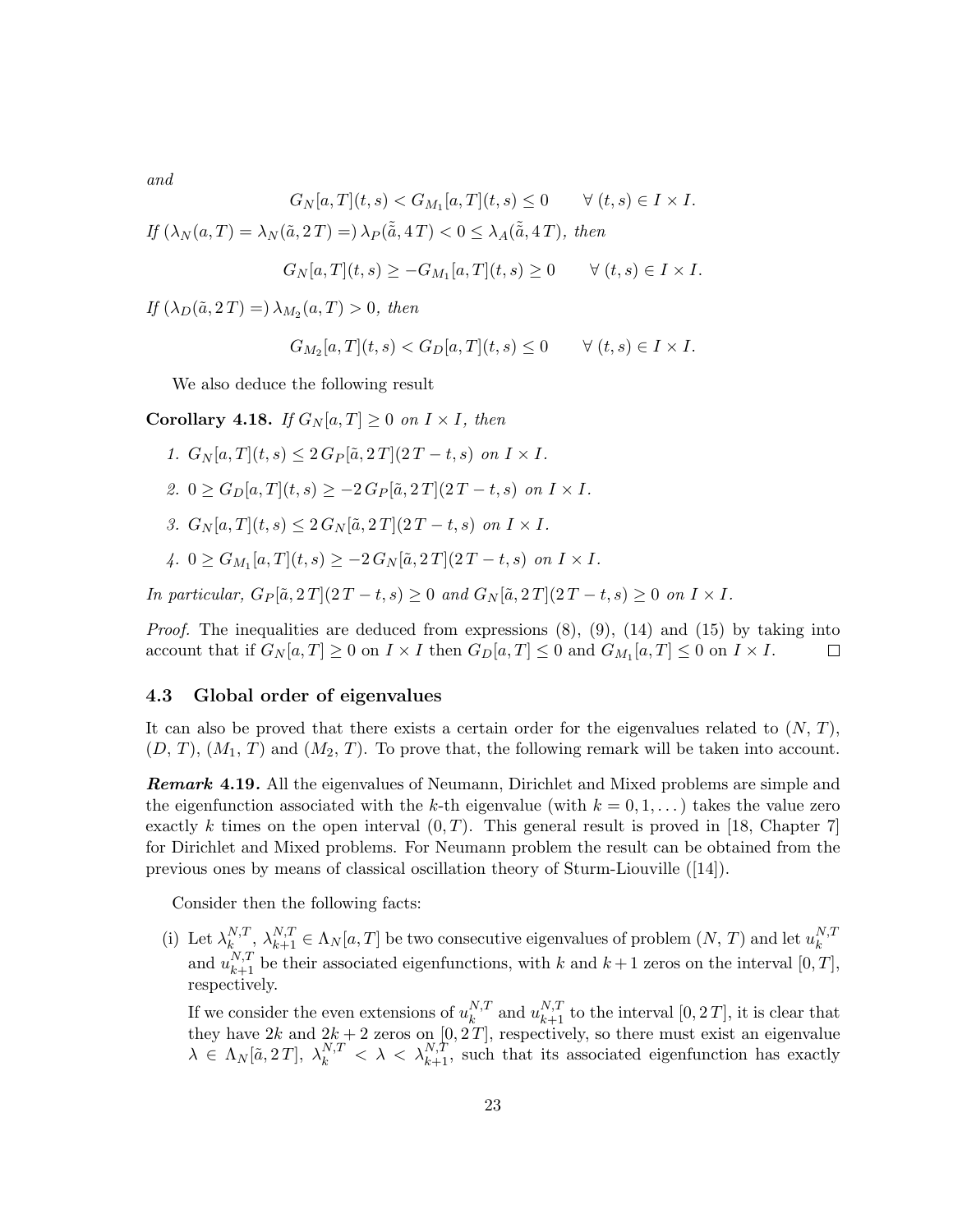$2k + 1$  zeros on the interval  $[0, 2T]$ . From the decomposition of the Neumann spectrum showed in Subsection 3.4, we have that, necessarily,  $\lambda \in \Lambda_{M_1}[a, T]$ .

As we know that  $\lambda_N(\tilde{a}, 2T) = \lambda_N(a, T) \equiv \lambda_0^{N,T}$  we conclude that

$$
\cdots < \lambda_k^{N,T} < \lambda_k^{M_1,T} < \lambda_{k+1}^{N,T} < \lambda_{k+1}^{M_1,T} < \dots
$$

(ii) Analogously, we can easily see that  $\Lambda_{M_2}[a,T]$  corresponds with eigenvalues of  $\Lambda_D[\tilde{a},2T]$ whose eigenfunctions have an even number of zeros on  $(0, 2T)$  and  $\Lambda_D[a, T]$  corresponds with eigenvalues of  $\Lambda_D[\tilde{a}, 2T]$  whose eigenfunctions have an odd number of zeros on  $(0,2T)$ . Taking into account the fact that  $\lambda_D(\tilde{a},2T) = \lambda_{M_2}(a,T) \equiv \lambda_0^{M_2,T}$  we conclude that

$$
\cdots < \lambda_k^{M_2,T} < \lambda_k^{D,T} < \lambda_{k+1}^{M_2,T} < \lambda_{k+1}^{D,T} < \dots
$$

(iii) Oscillation Theorem guarantees that the eigenvalues of periodic and anti-periodic problems related to the same interval (which we will denote as  $\lambda_n$  and  $\lambda'_n$ , respectively) always appear in the following order

$$
\lambda_0<\lambda_1'\leq\lambda_2'<\lambda_1\leq\lambda_2<\lambda_3'\leq\lambda_4'<\lambda_3\leq\lambda_4\ldots
$$

Consequently, if we consider item (iii) for problems  $(P, 2T)$  and  $(A, 2T)$  and we take into account the inequalities obtained in items  $(i)$  and  $(ii)$  we can affirm that

- In each pair  $\{\lambda_{2k-1}, \lambda_{2k}\}$  of two consecutive eigenvalues of problem  $(P, 2T)$ , one of them belongs to  $\Lambda_N(a,T)$  and the other one belongs to  $\Lambda_D(a,T)$ .
- In each pair  $\{\lambda'_{2k-1}, \lambda'_{2k}\}$  of two consecutive eigenvalues of problem  $(A, 2T)$ , one of them belongs to  $\Lambda_{M_1}(a,T)$  and the other one belongs to  $\Lambda_{M_2}(a,T)$ .

The previous reasoning lets us conclude that the eigenvalues of problem  $(P, 4T)$  always appear in the following order:

$$
\lambda_0^{N,T} < \left\lbrace \lambda_0^{M_1,T},\; \lambda_0^{M_2,T} \right\rbrace < \left\lbrace \lambda_0^{D,T},\; \lambda_1^{N,T} \right\rbrace < \left\lbrace \lambda_1^{M_1,T},\; \lambda_1^{M_2,T} \right\rbrace < \left\lbrace \lambda_1^{D,T},\; \lambda_2^{N,T} \right\rbrace < \ldots
$$

As an immediate consequence we deduce

**Corollary 4.20.** The following properties hold for any  $a \in L^1(I)$ .

1. 
$$
\lambda_k^{N,T} < \lambda_k^{M_2,T} < \lambda_{k+1}^{N,T} < \lambda_{k+1}^{M_2,T}, \quad k = 0, 1, \dots
$$
  
\n2.  $\lambda_k^{M_1,T} < \lambda_k^{D,T} < \lambda_{k+1}^{M_1,T} < \lambda_{k+1}^{D,T}, \quad k = 0, 1, \dots$ 

**Remark 4.21.** In [12, Chapter 1] the following equalities are proved in the case of an even potential on  $[0, 2T]$ :

$$
y_1(2\,T,\lambda) = 2\,y_1(T,\lambda)\,y_2'(T,\lambda) - 1 = 1 + 2\,y_1'(T,\lambda)\,y_2(T,\lambda) \tag{23}
$$

$$
y_1'(2\,T,\lambda) = 2\,y_1(T,\lambda)\,y_1'(T,\lambda) \tag{24}
$$

$$
y_2(2T,\lambda) = 2 y_2(T,\lambda) y_2'(T,\lambda) \tag{25}
$$

$$
y_2'(2\,T,\lambda) = y_1(2\,T,\lambda) \tag{26}
$$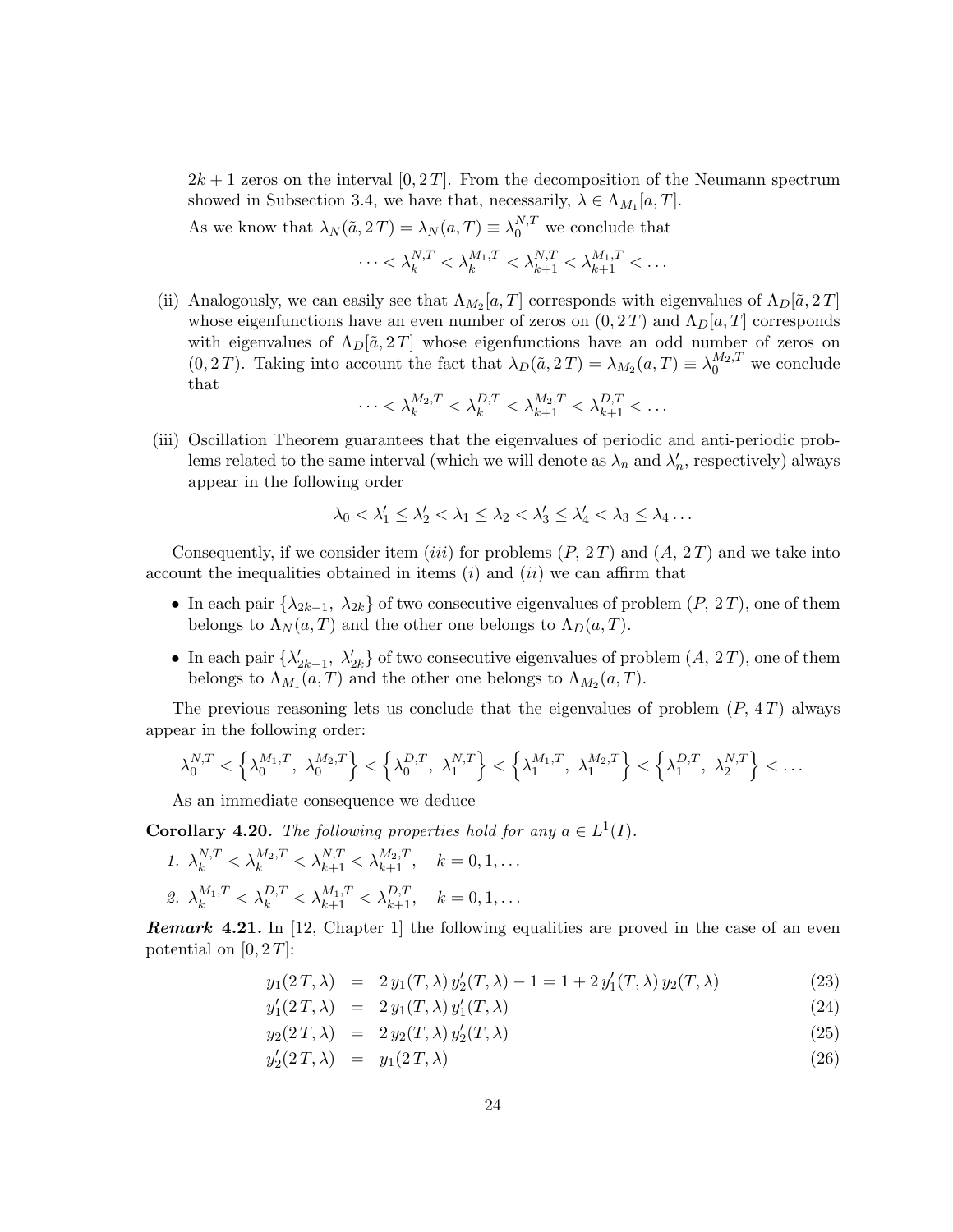with  $y_1$  and  $y_2$  the fundamental solutions of equation (1), defined in Theorem 2.8.

Furthermore, we deduce that, as  $\tilde{a}$  is an even function, the decomposition of Neumann and Dirichlet spectrums in  $2T$ ,

$$
\Lambda_N[\tilde{a},2T] = \Lambda_N[a,T] \cup \Lambda_{M_1}[a,T] \text{ and } \Lambda_D[\tilde{a},2T] = \Lambda_D[a,T] \cup \Lambda_{M_2}[a,T],
$$

is immediate from the equalities (24) and (25). This deduction, despite being more direct than the one obtained in this work, does not give any information about the order of eigenvalues.

Moreover, the study developed in this work presents the additional interest of giving the exact expression of the Green's function of a problem from others. This lets us deduce not only the decomposition of the corresponding spectrums, but also several comparison criteria both between the constant sign of the Green's function (Section 4.1), and between such functions point by point and even between the solutions of the various associated linear problems (Section 4.2).

#### 4.4 Examples

We will see now some examples of the different situations that we could find.

**Example 4.22.** If we consider the constant case  $a(t) = 0$ , it is known that (see [7])

$$
\lambda_P(0, 2T) = \lambda_N(0, T) = 0
$$
 and  $\lambda_A(0, 2T) = \lambda_D(0, 2T) = \left(\frac{\pi}{2T}\right)^2$ .

Moreover, denoting  $\lambda = m^2 > 0$  and using [5] we obtain

$$
G_P[m^2, 2T](t, s) = \frac{1}{2 m \sin m T} \begin{cases} \cos (m (s - t + T)), & 0 \le s \le t \le 2T \\ \cos (m (s - t - T)), & 0 \le t \le s \le 2T \end{cases}
$$

and

$$
G_N[m^2, T](t,s) = \frac{1}{m \sin m T} \begin{cases} \cos(m s) \cos(m (T-t)), & 0 \le s \le t \le T \\ \cos(m t) \cos(m (T-s)), & 0 \le t \le s \le T \end{cases}.
$$

It is obvious that

$$
G_N[m^2, T](0,0) = 2 G_P[m^2, 2 T](0,0) = \frac{1}{m \tan m T}
$$

.

As consequence we know that  $\lambda_{M_1}(0,T) = \left(\frac{\pi}{2T}\right)$  $\frac{\pi}{2T}$ )<sup>2</sup>. From the fact that

$$
G_N[m^2, T](T, T) = 2 G_P[m^2, 2 T](T, T) = \frac{1}{m \tan m T},
$$

we deduce that  $\lambda_{M_2}(0,T) = \left(\frac{\pi}{2L}\right)$  $\left(\frac{\pi}{2T}\right)^2$ . This is also deduced from Corollary 3.5.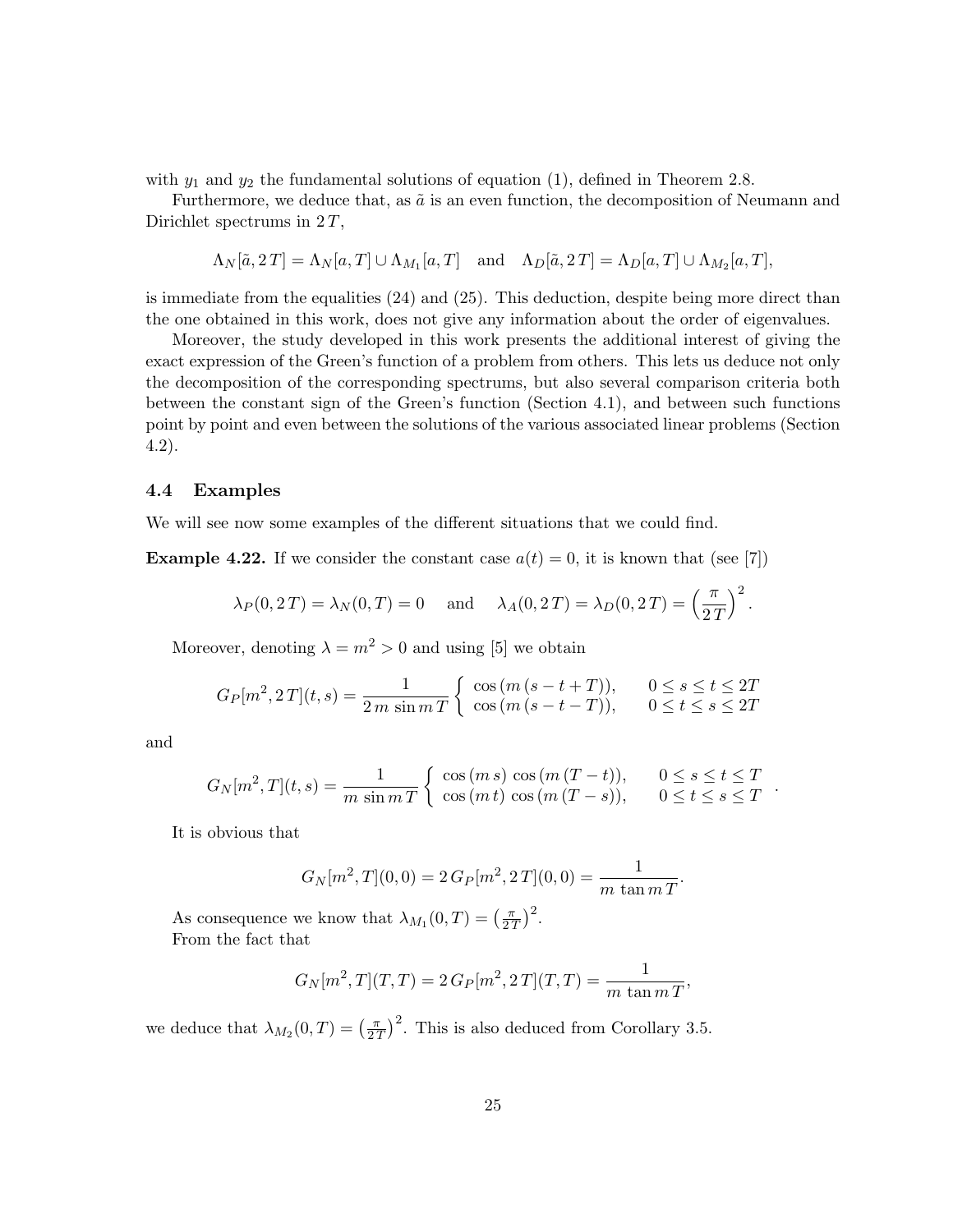We can use [5] to calculate the Green's functions for the different boundary conditions

$$
G_D[m^2, T](t,s) = \frac{1}{m \sin mT} \begin{cases} \sin(m s) \sin(m (t - T)), & 0 \le s \le t \le T \\ \sin(m t) \sin(m (s - T)), & 0 \le t \le s \le T \end{cases}
$$

$$
G_{M_1}[m^2,T](t,s) = \frac{1}{m \cos m T} \begin{cases} \cos(m s) \sin(m (t-T)), & 0 \le s \le t \le T \\ \cos(m t) \sin(m (s-T)), & 0 \le t \le s \le T \end{cases}
$$

$$
G_{M_2}[m^2, T](t, s) = \frac{-1}{m \cos m T} \begin{cases} \sin(m s) \cos(m (T - t)), & 0 \le s \le t \le T \\ \sin(m t) \cos(m (T - s)), & 0 \le t \le s \le T \end{cases}
$$

and

$$
G_A[m^2, 2T](t,s) = \frac{-1}{2 m \cos m T} \begin{cases} \sin (m (s-t+T)), & 0 \le s \le t \le T \\ \sin (m (-s+t+T)), & 0 \le t \le s \le T \end{cases}.
$$

We observe then that  $\lambda_D(0,T) = \left(\frac{\pi}{T}\right)$  $\frac{\pi}{T}$ )<sup>2</sup>.

In this case  $\Lambda_N[a,T] = \Lambda_D[a,T] = \Lambda_P[\tilde{a},2T]$  and  $\Lambda_{M_1}[a,T] = \Lambda_{M_2}[a,T] = \Lambda_A[\tilde{a},2T]$ . Then, if we represent  $\tilde{\Delta}(\lambda) = y_1(2T, \lambda) + y_2'(2T, \lambda)$  graphically, we obtain Figure 2.



Figure 2: Graph of  $\Delta(\lambda)$  in Example 4.22.

**Example 4.23.** If we consider  $T = 2$ , and  $a(t) = 0$ , if  $t \in [0, 1]$  and  $a(t) = 1/10$ , for  $t \in [1, 2]$ , the eigenfunctions can be directly obtained and we can verify that

$$
\lambda_N(a, 2) = \lambda_N(\tilde{a}, 4) = \lambda_P(\tilde{a}, 4) \approx -0.0508
$$

$$
\lambda_{M_2}(a, 2) = \lambda_D(\tilde{a}, 4) = \lambda_A(\tilde{a}, 4) \approx 0.5346
$$

$$
\lambda_{M_1}(a, 2) \approx 0.5984
$$

$$
\lambda_D(a, 2) \approx 2.4170
$$

Graphically, the situation would be similar to Figure 3.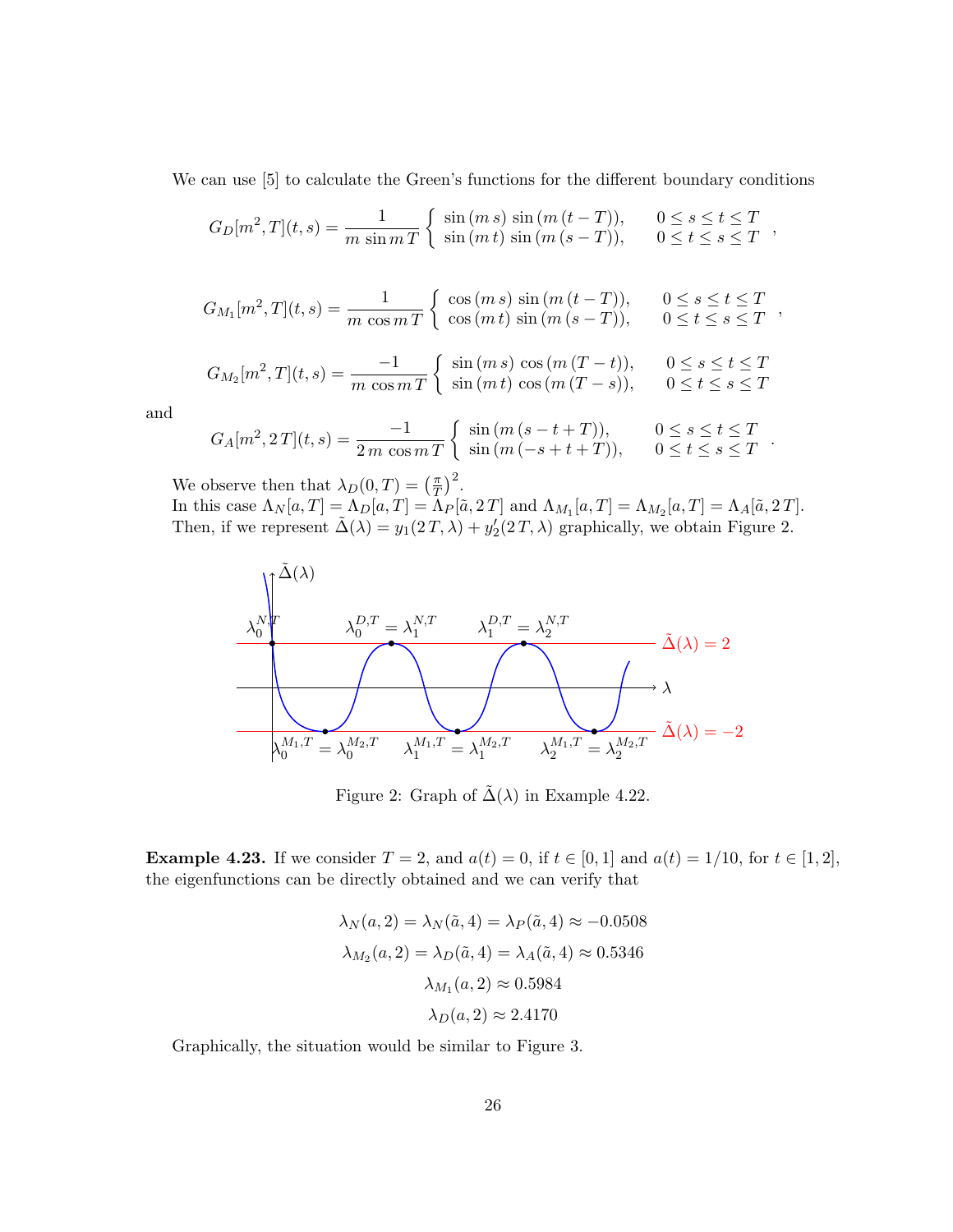

Figure 3: Graph of  $\Delta(\lambda)$  in Example 4.23.

Note that the eigenvalue of problem  $(M_2, T)$  always appears before the one of problem  $(M_1, T)$ . In addition, the order between the eigenvalues of  $(N, T)$  and  $(D, T)$  is also maintained.

**Example 4.24.** Considering  $T = \pi$  and  $a(t) = \cos t$ , we obtain the following approximations

$$
\lambda_N(a,\pi) = \lambda_N(\tilde{a}, 2\pi) = \lambda_P(\tilde{a}, 2\pi) = \lambda_P(\tilde{\tilde{a}}, 4\pi) \approx -0.378
$$

$$
\lambda_{M_1}(a,\pi) = \lambda_A(\tilde{a}, 2\pi) \approx -0.348
$$

$$
\lambda_{M_2}(a,\pi) = \lambda_D(\tilde{a}, 2\pi) \approx 0.5948
$$

$$
\lambda_D(a,\pi) \approx 0.918
$$

Graphically we would observe the situation represented in Figure 4.



Figure 4: Graph of  $\tilde{\Delta}(\lambda)$  in Example 4.24.

In this case, the eigenvalue of  $(M_1, T)$  is smaller than the one of  $(M_2, T)$ . Again, the order between the eigenvalues of  $(N, T)$  and  $(D, T)$  is maintained.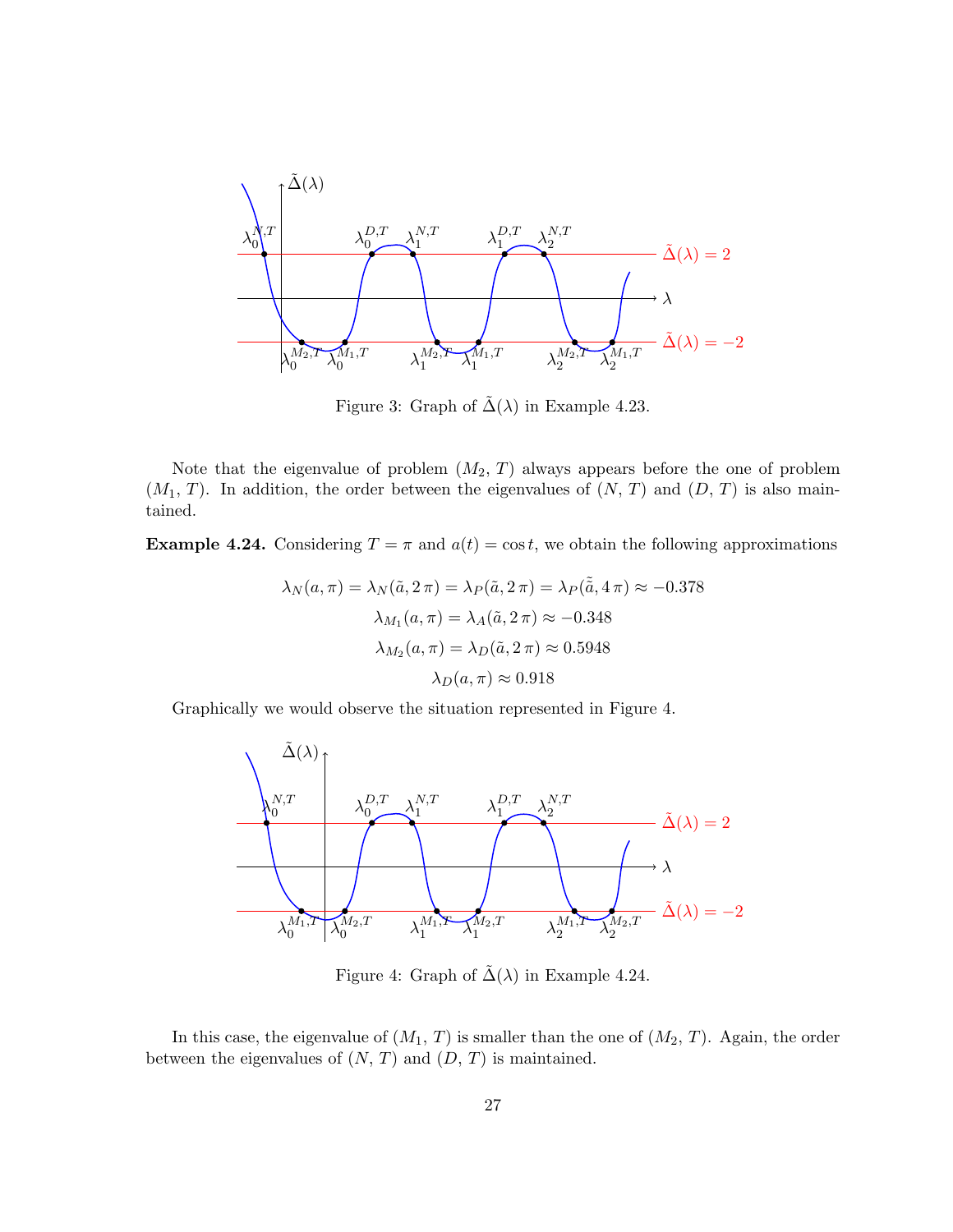The following example shows that eigenvalues related to problem  $(N, T)$  do not necessarily have to alternate with the ones related to  $(D, T)$ .

**Example 4.25.** Considering  $T = \pi$  and  $a(t) = \cos 2t$ , we obtain the following approximation for the spectrum of the considered problems

$$
\Lambda_P[\tilde{\tilde{a}}, 4T] = \{-0.1218, 0.0923, 0.47065, 1.4668, 2.34076, 3.9792, 4.1009, \dots\}
$$
  
\n
$$
\Lambda_P[\tilde{a}, 2T] = \{-0.1218, 0.47065, 1.4668, 3.9792, 4.1009, \dots\}
$$
  
\n
$$
\Lambda_{M_1}[a, T] = \Lambda_{M_2}[a, T] = \Lambda_A[\tilde{a}, 2T] = \{0.0923, 2.34076, \dots\}
$$
  
\n
$$
\Lambda_N[a, T] = \{-0.1218, 0.47065, 4.1009, \dots\}
$$
  
\n
$$
\Lambda_D[a, T] = \{1.4668, 3.9792, \dots\}
$$

We observe that in this case

$$
\lambda_0^{N,T}<\lambda_1^{N,T}<\lambda_0^{D,T}<\lambda_1^{D,T}<\lambda_2^{N,T}.
$$

Note that the eigenvalues of Mixed problems are the same. This is due to the fact that  $a(t) = a(T - t)$ . Consequently, all the eigenvalues of  $\Lambda_A[\tilde{a}, 2T]$  are a double root of  $\tilde{\Delta}(\lambda) = -2$ . Graphically, we obtain Figure 5.



Figure 5: Graph of  $\Delta(\lambda)$  in Example 4.25.

**Remark 4.26.** The numerical results obtained in the considered examples suggest an order of eigenvalues even more precise than the one theoretically proved in this paper.

It is observed that the eigenvalues of mixed problems alternate, with one eigenvalue of a mixed problem between two consecutive eigenvalues of the other one, and reciprocally. This has been observed in all the considered examples in which the spectrums of the two mixed problems are different (Examples 4.23 and 4.24), independently of which of them appears first.

We also appreciate in the examples an alternation between Neumann and Dirichlet eigenvalues except for the case in which the spectrum of the mixed problems is the same (in this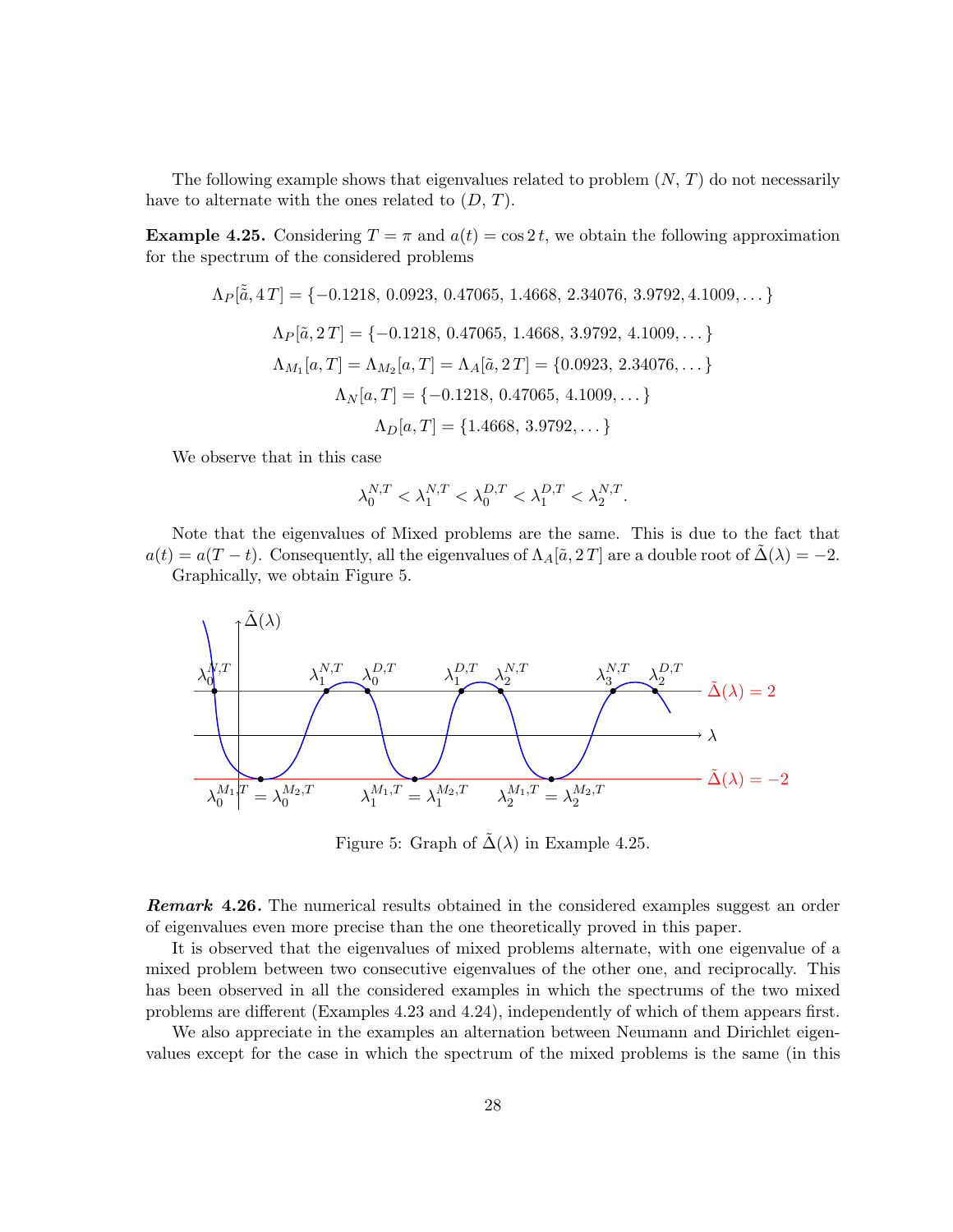case the order of appearance of Dirichlet and Neumann changes from one pair of eigenvalues to the next one, as we can see in Example 4.25).

This situation suggests the existence of some property justifying this fact. However, for the moment it has not been formally proved and these speculations are uniquely based on the numerical results obtained while working with different potentials.

# References

- [1] Barteneva, I. V., Cabada, A., Ignatyev, A. O., 'Maximum and antimaximum principles for the general operator of second order with variable coefficients', Appl. Math. Comput. 134 (2003) 173 – 184.
- [2] Cabada, A., Cid, J. A., 'On the sign of the Green's function associated to Hill's equation with an indefinite potential',  $Appl. Math. Comput. 205 (2008) 303 - 308.$
- [3] Cabada, A., Cid, J. A., Tvrd´y, M., 'A generalized anti-maximum principle for the periodic one-dimensional p-Laplacian with sign-changing potential', Nonlinear Anal. 72 (2010) 3436 – 3446.
- [4] Cabada, A., Cid, J. A. 'On comparison principles for the periodic Hill's equation', J. Lond. Math. Soc. (2) 86 (2012), 1, 272–290.
- [5] Cabada, A., Cid, J. A., Máquez-Villamarín, B., 'Computation of Green's functions for boundary value problems with Mathematica', Appl. Math. Comput. 219 (2012) 1919- 1936.
- [6] Cabada, A., Pouso, R. L., 'On first order discontinuous scalar differential equations', Nonlinear Studies, Vol. 6, No. 2, 1999.
- [7] Cabada, A., 'Green's Functions in the Theory of Ordinary Differential Equations', Springer Briefs in Mathematics, 2014.
- [8] Coppel, W. A., 'Disconjugacy. Lecture Notes in Mathematics', Vol. 220. Springer-Verlag, Berlin-New York, 1971.
- [9] Csizmadia, L., Hatvani, L., 'An extension of the Levi-Weckesser method to the stabilization of the inverted pendulum under gravity', Springer Science+Business Media Dordrecht, 2013.
- [10] Hakl, R., Torres, P. J., 'Maximum and antimaximum principles for a second order differential operator with variable coefficients of indefinite sign', Appl. Math. Comput. 217  $(2011)$  7599 – 7611.
- [11] Hewitt, E., Stromberg, K. R., 'Real and Abstract Analysis', Springer-Verlag, New York, 1975.